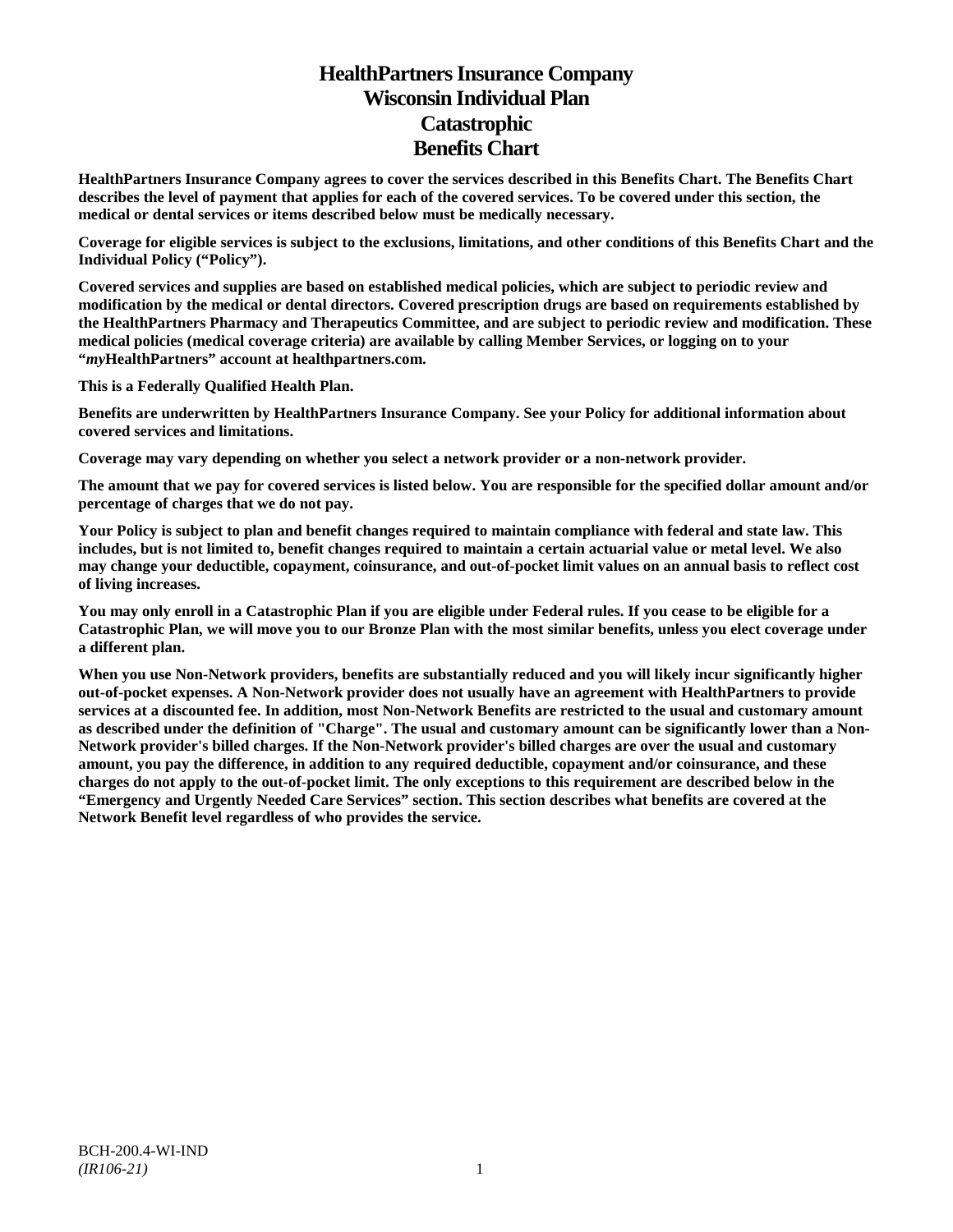# **These definitions apply to the Benefits Chart. They also apply to your Policy.**

| <b>Biosimilar Drug:</b> | A prescription drug, approved by the Food and Drug Administration (FDA), that the FDA has<br>determined is biosimilar to and interchangeable with a biological brand name drug. Biosimilar<br>drugs are not considered generic drugs and are not covered under the generic drug benefit.                                                                                                                                                                                                                                                                                                                                     |
|-------------------------|------------------------------------------------------------------------------------------------------------------------------------------------------------------------------------------------------------------------------------------------------------------------------------------------------------------------------------------------------------------------------------------------------------------------------------------------------------------------------------------------------------------------------------------------------------------------------------------------------------------------------|
| <b>Brand Name Drug:</b> | A prescription drug, approved by the Food and Drug Administration (FDA), that is manufactured,<br>sold or licensed for sale under a trademark by the pharmaceutical company that originally<br>researched and developed the drug. Brand name drugs have the same active-ingredient formula as<br>the generic version of the drug. However, generic drugs are manufactured and sold by other drug<br>manufacturers and are generally not available until after the patent on the brand name drug has<br>expired. A few brand name drugs may be covered at the generic benefit level if this is indicated on<br>the formulary. |
| <b>Calendar Year:</b>   | This is the 12-month period beginning 12:01 A.M. Central Time, on January 1, and ending 12:00<br>A.M. Central Time of the next following December 31.                                                                                                                                                                                                                                                                                                                                                                                                                                                                        |
| Charge:                 | For covered services delivered by a network provider, this is the provider's discounted fee for a<br>given medical/surgical service, procedure or item.                                                                                                                                                                                                                                                                                                                                                                                                                                                                      |
|                         | For covered services delivered by non-network providers, a contracted rate may apply if such<br>arrangement is available to HealthPartners.                                                                                                                                                                                                                                                                                                                                                                                                                                                                                  |
|                         | For the Usual and Customary Charge for covered services delivered by non-network providers,<br>our payment is calculated using one of the following options to be determined at HealthPartners'<br>discretion: 1) a percentage of the Medicare fee schedule; 2) a comparable schedule if the service is<br>not on the Medicare fee schedule; or 3) a commercially reasonable rate for such service.                                                                                                                                                                                                                          |
|                         | The Usual and Customary Charge is the maximum amount allowed that we consider in the<br>calculation of the payment of charges incurred for certain covered services. You must pay for any<br>charges above the usual and customary charge, and they do not apply to the out-of-pocket limit.                                                                                                                                                                                                                                                                                                                                 |
|                         | A charge is incurred for covered ambulatory medical and surgical services, on the date the service<br>or item is provided. A charge is incurred for covered inpatient services, on the date of admission to<br>a hospital. To be covered, a charge must be incurred on or after your effective date and on or<br>before the termination date.                                                                                                                                                                                                                                                                                |
| Copayment/Coinsurance:  | The specified dollar amount, or percentage, of charges incurred for covered services, which we do<br>not pay, but which you must pay, each time you receive certain medical services, procedures or<br>items. Our payment for those covered services or items begins after the copayment or coinsurance<br>is satisfied. Covered services or items requiring a copayment or coinsurance are specified in this<br>Benefits Chart.                                                                                                                                                                                             |
|                         | For services provided by a network provider:                                                                                                                                                                                                                                                                                                                                                                                                                                                                                                                                                                                 |
|                         | An amount which is listed as a flat dollar copayment is applied to a network provider's discounted<br>charges for a given service. However, if the network provider's discounted charges for a service or<br>item is less than the flat dollar copayment, you will pay the network provider's discounted charge.<br>An amount which is listed as a percentage of charges or coinsurance is based on the network<br>provider's discounted charges, calculated at the time the claim is processed, which may include an<br>agreed upon fee schedule rate for case rate or withhold arrangements.                               |
|                         | For services provided by a Non-Network provider:                                                                                                                                                                                                                                                                                                                                                                                                                                                                                                                                                                             |
|                         | Any copayment or coinsurance is applied to the lesser of the provider's charges or the usual and<br>customary charge for a service.                                                                                                                                                                                                                                                                                                                                                                                                                                                                                          |
|                         | A copayment or coinsurance is due at the time a service is provided, or when billed by the<br>provider. The copayment or coinsurance applicable for a scheduled visit with a network provider<br>will be collected for each visit, late cancellation and failed appointment.                                                                                                                                                                                                                                                                                                                                                 |
|                         |                                                                                                                                                                                                                                                                                                                                                                                                                                                                                                                                                                                                                              |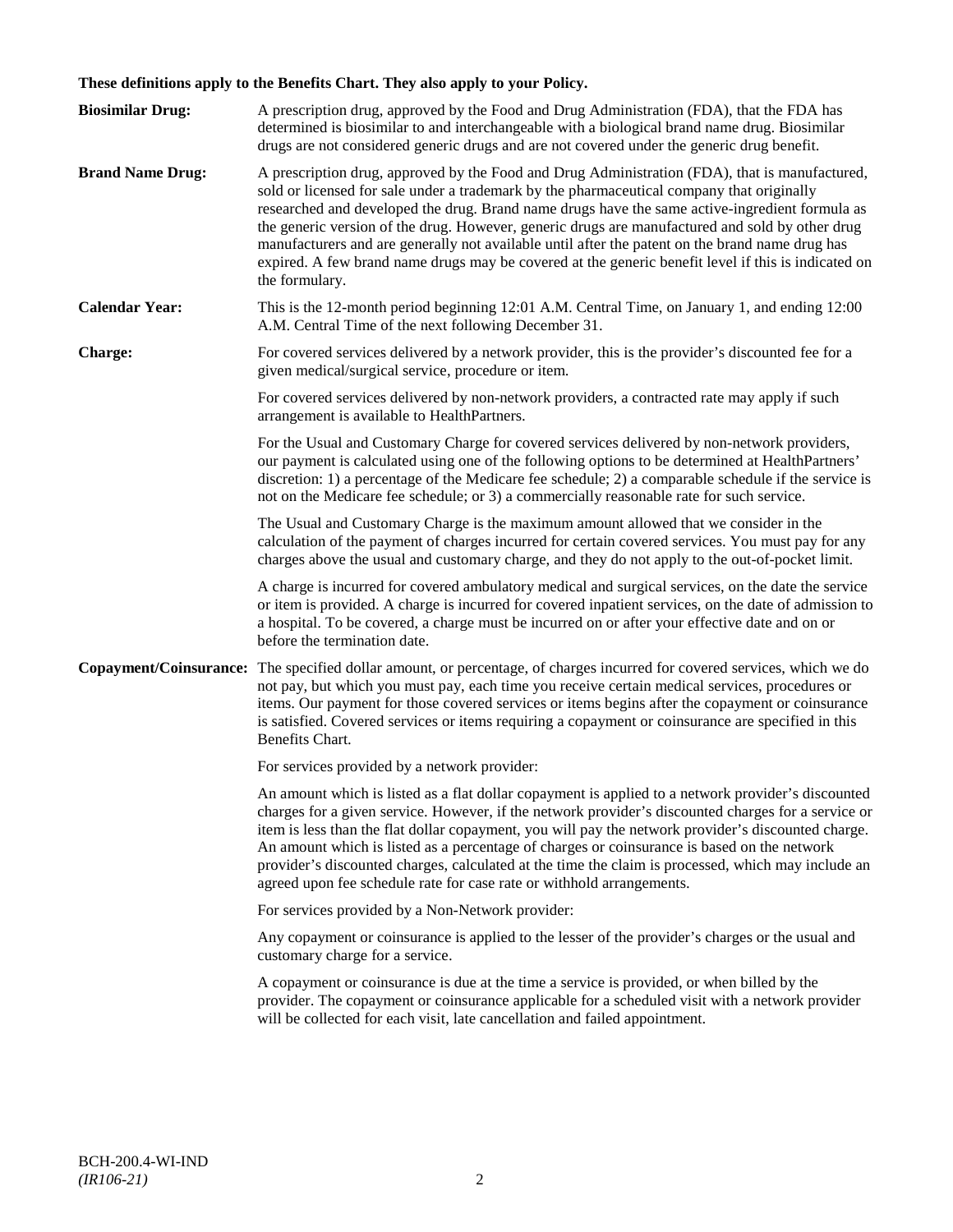| Deductible:                    | The specified dollar amount of charges incurred for covered services, which we do not pay, but an<br>enrollee or a family has to pay first in a calendar year. Our payment for those services or items<br>begins after the deductible is satisfied. For network providers, the amount of the charges that apply<br>to the deductible are based on the network provider's discounted charges, calculated at the time<br>the claim is processed, which may include an agreed upon fee schedule rate for case rate or<br>withhold arrangements. For non-network providers, the amount of charges that apply to the<br>deductible are the lesser of the provider's charges or the usual and customary charge for a service. |
|--------------------------------|-------------------------------------------------------------------------------------------------------------------------------------------------------------------------------------------------------------------------------------------------------------------------------------------------------------------------------------------------------------------------------------------------------------------------------------------------------------------------------------------------------------------------------------------------------------------------------------------------------------------------------------------------------------------------------------------------------------------------|
|                                | Any amounts paid or reimbursed by a third party, including, but not limited to: point of service<br>rebates, manufacturer coupons, manufacturer debit cards or other forms of direct reimbursement to<br>an Insured for a product or service, will not apply toward your deductible, to the extent permitted<br>under state and federal law.                                                                                                                                                                                                                                                                                                                                                                            |
|                                | Your plan has an embedded deductible. This means once a member meets the individual<br>deductible, the plan begins paying benefits for that person. If two or more members of the family<br>meet the family deductible, the plan begins paying benefits for all members of the family,<br>regardless of whether each member has met the individual deductible. However, a member may<br>not contribute more than the individual deductible toward the family deductible.                                                                                                                                                                                                                                                |
|                                | All services are subject to the deductible unless otherwise indicated below in this Benefits Chart.                                                                                                                                                                                                                                                                                                                                                                                                                                                                                                                                                                                                                     |
| <b>Formulary:</b>              | This is a current list, which may be revised from time to time, of prescription drugs, medications,<br>equipment and supplies covered by us as indicated in this Benefits Chart which are covered at the<br>highest benefit level. Some drugs on the formulary may require prior authorization to be covered<br>as formulary drugs. The formulary, and information on drugs that require prior authorization, are<br>available by calling Member Services, or logging on to your "myHealthPartners" account at<br>healthpartners.com.                                                                                                                                                                                   |
| <b>Generic Drug:</b>           | A prescription drug, approved by the Food and Drug Administration (FDA), that the FDA has<br>determined is comparable to a brand name drug product in dosage form, strength, route of<br>administration, quality, intended use and documented bioequivalence. Generally, generic drugs<br>cost less than brand name drugs. Some brand name drugs may be covered at the generic drug<br>benefit level if this is indicated on the formulary.                                                                                                                                                                                                                                                                             |
| <b>Non-Formulary Drug:</b>     | This is a prescription drug, approved by the Food and Drug Administration (FDA), that is not on<br>the formulary, is medically necessary and is not investigative or experimental or otherwise<br>excluded under your Policy.                                                                                                                                                                                                                                                                                                                                                                                                                                                                                           |
| <b>Out-of-Pocket Expenses:</b> | You pay the specified copayments/coinsurance and deductibles applicable for particular services,<br>subject to the out-of-pocket limit described below. These amounts are in addition to the monthly<br>premium payments.                                                                                                                                                                                                                                                                                                                                                                                                                                                                                               |
| <b>Out-of-Pocket Limit:</b>    | You pay the copayments/coinsurance and deductibles for covered services, to the individual or<br>family out-of-pocket limit. Thereafter we cover 100% of charges incurred for all other covered<br>services, for the rest of the calendar year. You pay amounts greater than the out-of-pocket limit if<br>you exceed any lifetime maximum benefit or any visit or day limits.                                                                                                                                                                                                                                                                                                                                          |
|                                | Non-Network Benefits above the usual and customary charge (see definition of charge above) do<br>not apply to the out-of-pocket limit.                                                                                                                                                                                                                                                                                                                                                                                                                                                                                                                                                                                  |
|                                | Any amounts paid or reimbursed by a third party, including, but not limited to: point of service<br>rebates, manufacturer coupons, debit cards or other forms of direct reimbursement to an Insured<br>for a product or service, will not apply as an out-of-pocket expense, to the extent permitted under<br>state and federal law.                                                                                                                                                                                                                                                                                                                                                                                    |
|                                | You are responsible to keep track of the out-of-pocket expenses. Contact our Member Services<br>Department for assistance in determining the amount paid by the enrollee for specific eligible<br>services received. Claims for reimbursement under the Out-of-Pocket Limit provisions are subject<br>to the same time limits and provisions described under the "Claims Provisions" section of your<br>Policy.                                                                                                                                                                                                                                                                                                         |
| <b>Primary Care Providers:</b> | These are providers in the following categories: Family Practice, General Practice, Internal<br>Medicine, Pediatrics, Adolescent Medicine, Adult Medicine and Geriatrics.                                                                                                                                                                                                                                                                                                                                                                                                                                                                                                                                               |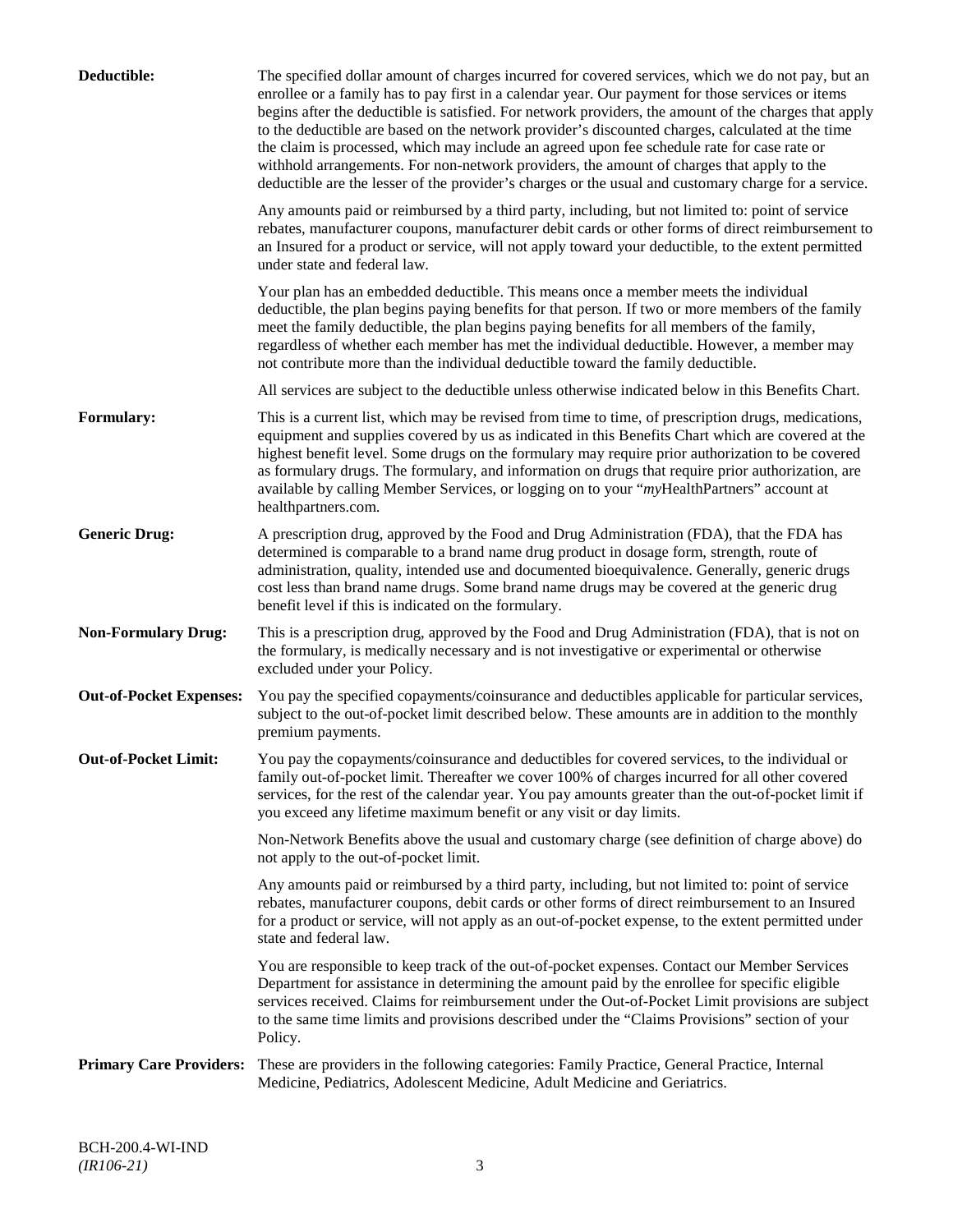|                             | Specialty Care Providers: These are providers who are not in the following categories: Family Practice, General Practice,<br>Internal Medicine, Pediatrics, Adolescent Medicine, Adult Medicine and Geriatrics.                                                                                                                                                                                                                                                                                                                       |
|-----------------------------|---------------------------------------------------------------------------------------------------------------------------------------------------------------------------------------------------------------------------------------------------------------------------------------------------------------------------------------------------------------------------------------------------------------------------------------------------------------------------------------------------------------------------------------|
| <b>Specialty Drug List:</b> | This is a current list, which may be revised from time to time, of prescription drugs, medications,<br>equipment and supplies, which are typically bio-pharmaceuticals. The purpose of a specialty drug<br>list is to facilitate enhanced monitoring of complex therapies used to treat specific conditions.<br>Specialty drugs are covered by us as indicated in this Benefits Chart. The specialty drug list is<br>available by calling Member Services, or logging on to your "myHealthPartners" account at<br>healthpartners.com. |
| virtuwell:                  | This is an online service that you may use to receive a diagnosis and treatment for certain routine<br>conditions, such as a cold and flu, ear pain and sinus infections. You may access the virtuwell web<br>site at virtuwell.com.                                                                                                                                                                                                                                                                                                  |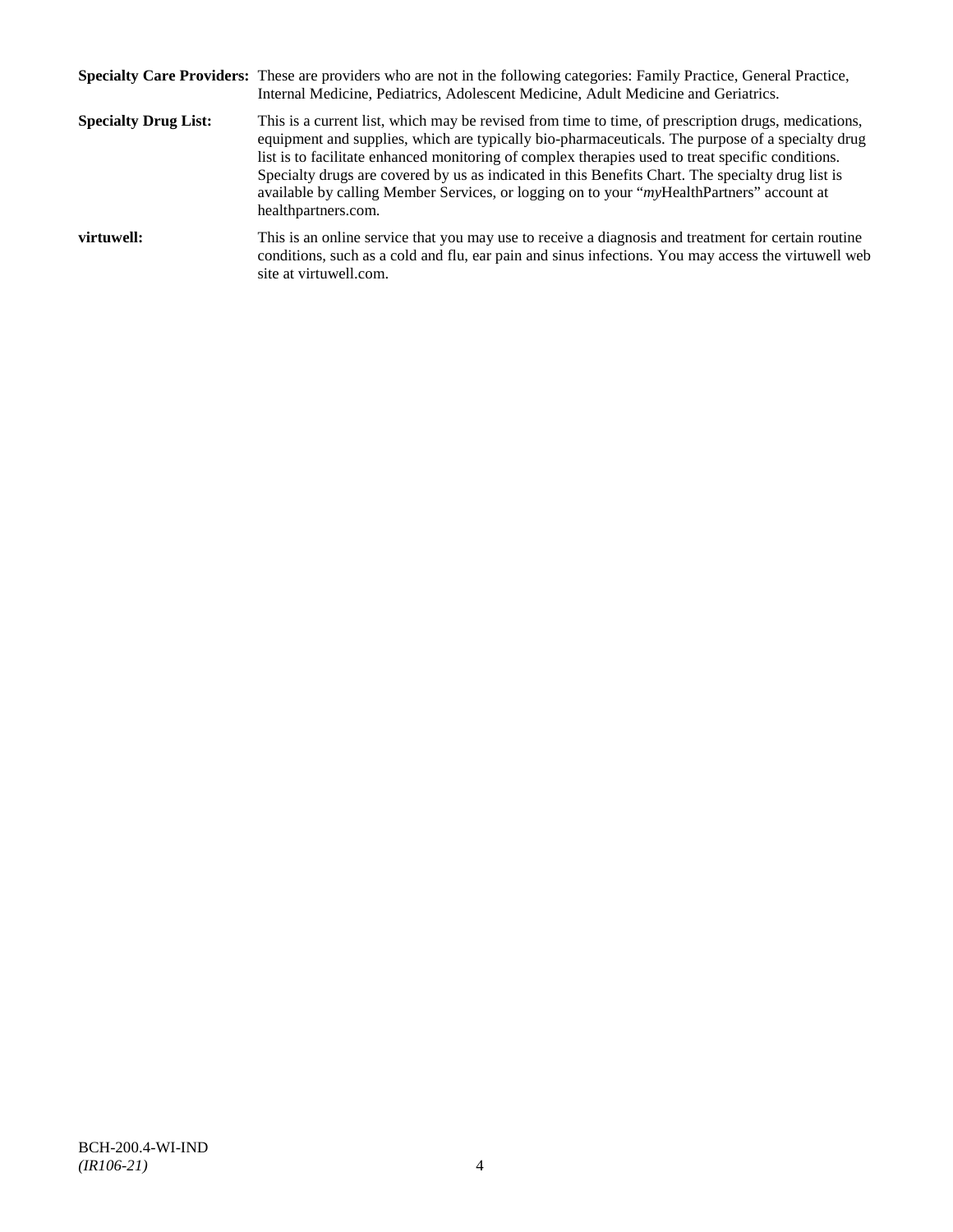## **DEDUCTIBLES AND OUT-OF-POCKET LIMITS**

#### **Individual Calendar Year Deductible**

| <b>Network Benefits</b> | <b>Non-Network Benefits</b> |
|-------------------------|-----------------------------|
| \$8,550                 | \$20,000                    |

## **Family Calendar Year Deductible**

| <b>Network Benefits</b> | <b>Non-Network Benefits</b> |
|-------------------------|-----------------------------|
| \$17,100                | \$40,000                    |

Your individual and family deductible amounts may be indexed to allow for changes under Federal rules.

Your plan has an embedded deductible. This means once a member meets the individual deductible, the plan begins paying benefits for that person. If two or more members of the family meet the family deductible, the plan begins paying benefits for all members of the family, regardless of whether each member has met the individual deductible. However, a member may not contribute more than the individual deductible toward the family deductible.

Separate deductibles must be satisfied under the Network Benefits and Non-Network Benefits.

Any amounts paid or reimbursed by a third party, including but not limited to: point of service rebates, manufacturer coupons, manufacturer debit cards or other forms of direct reimbursement to an Insured for a product or service, will not apply toward your deductible, to the extent permitted under state and federal law.

## **Individual Calendar Year Out-of-Pocket Limit**

| Network Benefits | <b>Non-Network Benefits</b> |
|------------------|-----------------------------|
| \$8,550          | None.                       |

### **Family Calendar Year Out-of-Pocket Limit**

| <b>Network Benefits</b> | <b>Non-Network Benefits</b> |
|-------------------------|-----------------------------|
| \$17,100                | None.                       |

Your individual and family out-of-pocket amounts may be indexed to allow for changes under Federal rules.

Separate Out-of-Pocket Limits must be satisfied under Network Benefits and Non-Network Benefits.

Non-Network Benefits above the usual and customary charge will not apply to the individual or family Out-of-Pocket.

Any amounts paid or reimbursed by a third party, including but not limited to: point of service rebates, manufacturer coupons, manufacturer debit cards or other forms of direct reimbursement to an Insured for a product or service, will not apply as an outof-pocket expense, to the extent permitted under state and federal law.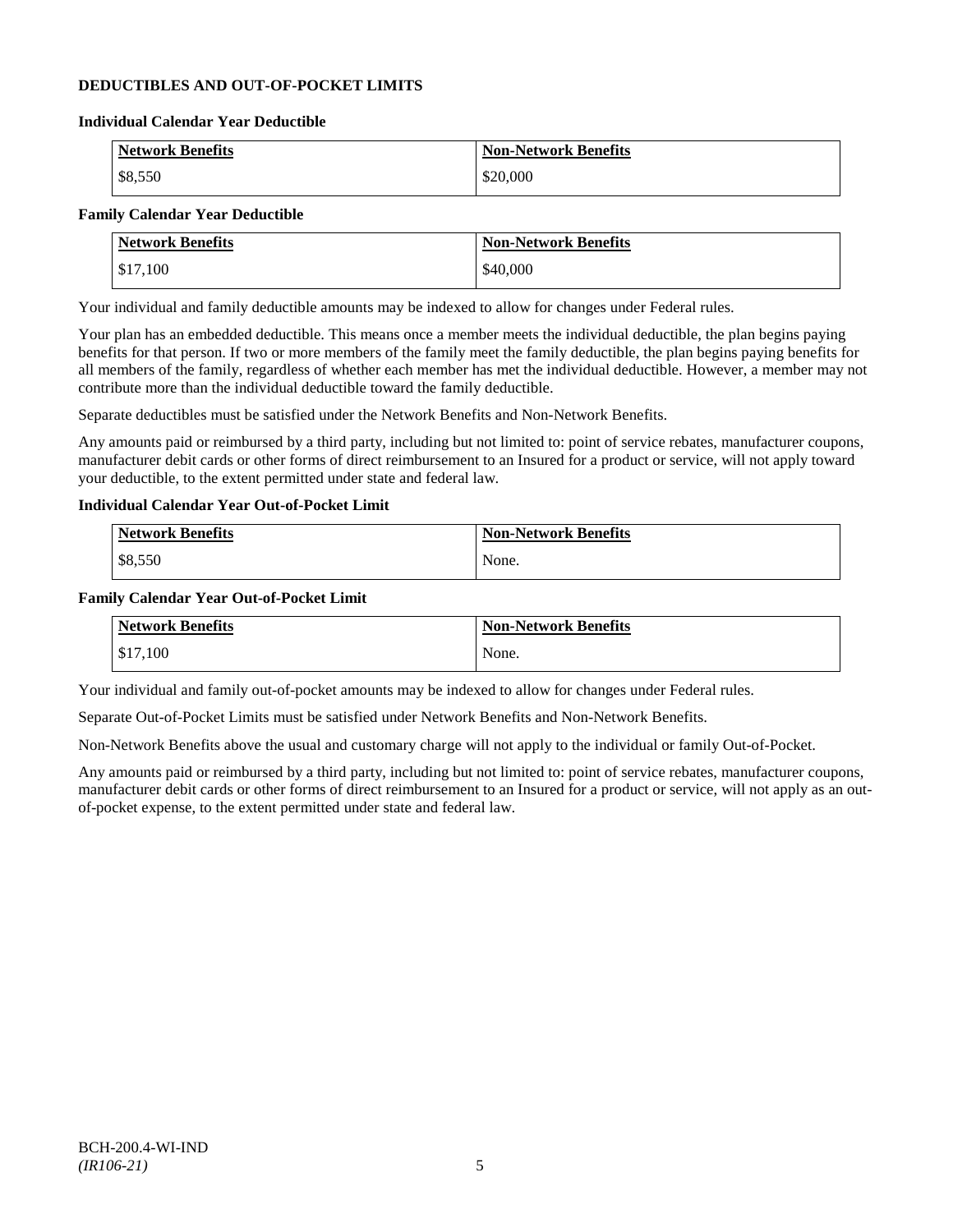## **AMBULANCE AND MEDICAL TRANSPORTATION**

## **Covered Services:**

We cover ambulance and medical transportation for medical emergencies and as shown below.

We also cover medically necessary, non-emergency transportation if it meets our medical coverage criteria.

Covered services are based on established medical policies, which are subject to periodic review and modification by the medical or dental directors. These medical policies (medical coverage criteria) and applicable prior authorization requirements are available by calling Member Services, or logging on to your "*my*HealthPartners" account at [healthpartners.com.](http://www.healthpartners.com/)

### **Ambulance and Medical Transportation (other than non-emergency fixed wing air ambulance transportation)**

| <b>Network Benefits</b>       | Non-Network Benefits    |
|-------------------------------|-------------------------|
| 100% of the charges incurred. | l See Network Benefits. |

### **Non-Emergency Fixed Wing Air Ambulance Transportation**

| <b>Network Benefits</b>       | <b>Non-Network Benefits</b>  |
|-------------------------------|------------------------------|
| 100% of the charges incurred. | 50% of the charges incurred. |

### **Not Covered:**

See "Services Not Covered" in your Policy.

## **AUTISM TREATMENT**

### **Covered Services:**

Your network provider will coordinate the prior authorization process for any autism treatment services. You may call Member Services at 952-967-7540 or toll-free at 1-888-360-0622 if you have any questions or concerns regarding the authorization process.

Please call Member Services at 952-967-7540 or toll-free at 1-888-360-0622 to request authorization for autism treatment services from a Non-Network provider.

We cover prior authorized evidence-based intensive-level and non-intensive-level treatment of autism spectrum disorders (autism disorder, Asperger's syndrome or pervasive development disorder not otherwise specified).

Covered services are based on established medical policies, which are subject to periodic review and modification by the medical directors. These medical policies (medical coverage criteria) are available by calling Member Services, or logging on to your "*my*HealthPartners" account at [healthpartners.com.](http://www.healthpartners.com/)

**Intensive-Level Services for children diagnosed with autism spectrum disorders.** Intensive-level services must begin on or after two years of age and end before nine years of age. Intensive-level services, on average, are services provided for more than 20 hours of treatment per week. (The average number of hours a week is calculated over a 6-month period.)

| <b>Network Benefits</b>                  | <b>Non-Network Benefits</b>              |
|------------------------------------------|------------------------------------------|
| 100% of the charges incurred.            | 50% of the charges incurred.             |
| Limited to 235 visits per calendar year. | Limited to 235 visits per calendar year. |

The maximum number of visits is combined for Network Benefits and Non-Network Benefits.

#### **Intensive-Level Services Lifetime Maximum Benefit**

| <b>Network Benefits</b>                               | <b>Non-Network Benefits</b>                           |
|-------------------------------------------------------|-------------------------------------------------------|
| 4 years of cumulative services under this plan or any | 4 years of cumulative services under this plan or any |
| other plan.                                           | other plan.                                           |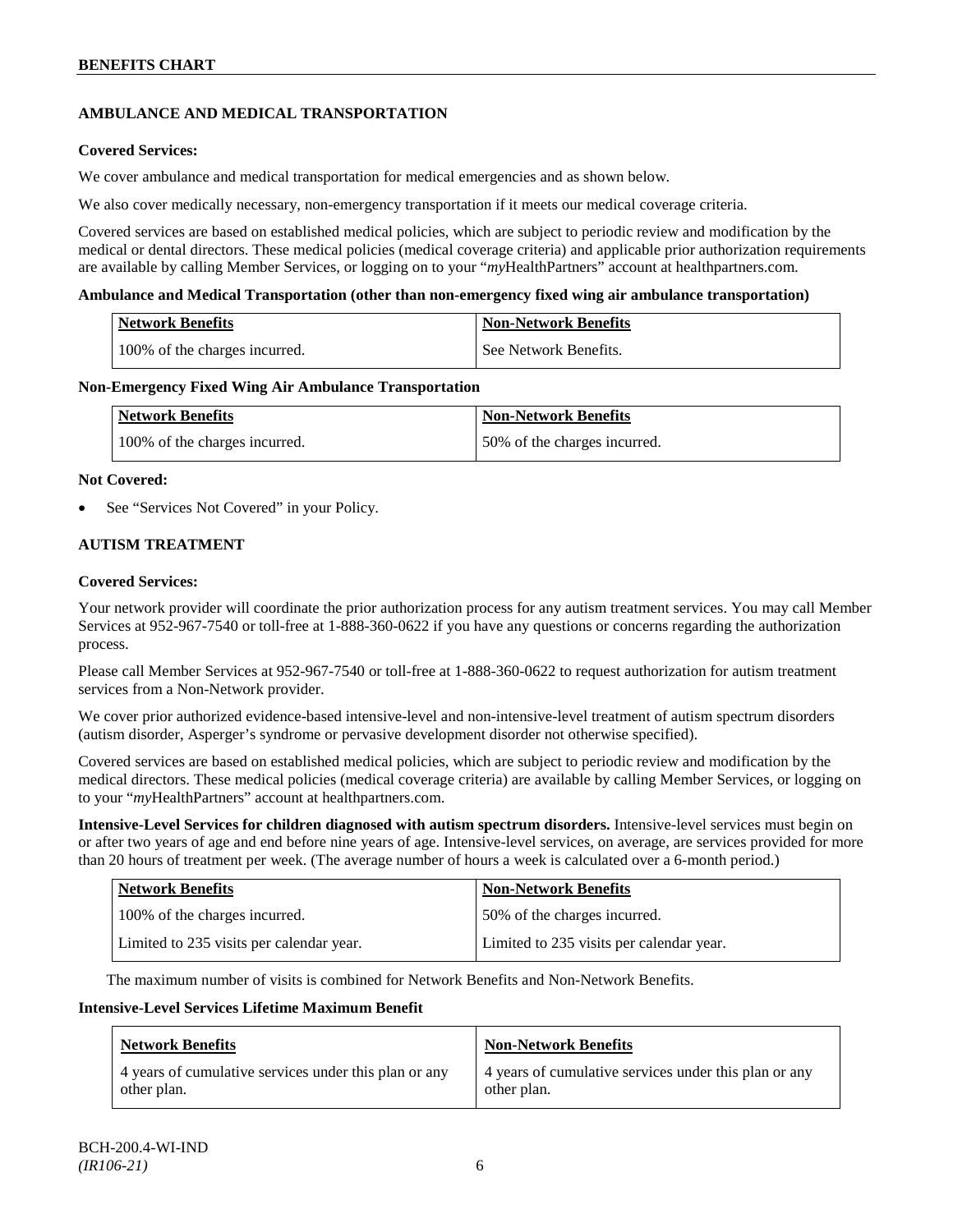## **Non-intensive-Level Services for Insureds diagnosed with autism spectrum disorders**

| Network Benefits                         | <b>Non-Network Benefits</b>              |
|------------------------------------------|------------------------------------------|
| 100% of the charges incurred.            | 50% of the charges incurred.             |
| Limited to 120 visits per calendar year. | Limited to 120 visits per calendar year. |

The maximum number of visits is combined for Network Benefits and Non-Network Benefits.

## **Not Covered:**

See "Services Not Covered" in your Policy.

## **BEHAVIORAL HEALTH SERVICES**

### **Covered Services:**

Covered services are based on established medical policies, which are subject to periodic review and modification by the medical directors. These medical policies (medical coverage criteria) are available by calling Member Services, or logging on to your "*my*HealthPartners" account at [healthpartners.com.](http://www.healthpartners.com/)

**Transitional Treatment Services.** These are services for the treatment of nervous or mental disorders, alcoholism or other drug abuse problems which are provided to an Insured in a less restrictive manner than are inpatient hospital services but in a more intensive manner than are outpatient services. Transitional treatment services are services offered by a provider, and certified by the Wisconsin Department of Health Services for each of the following (except the last bulleted item):

- Mental health services for covered adults in a day treatment program.
- Mental health services for covered children in a day hospital treatment program.
- Services for persons with chronic mental illness provided through a community support program.
- Residential treatment programs for alcohol and/or drug dependent covered persons.
- Alcohol and Other Drug Abuse (AODA) services in, a day treatment program.
- Services for persons who are experiencing a mental health crisis or who are in a situation likely to turn into a mental health crisis if support is not provided.
- Intensive outpatient programs for the treatment of psychoactive substance use disorders provided in accordance with the patient placement criteria of the American Society of Addiction Medicine.

## **Mental Health Services**

We cover services for mental health diagnoses as described in the Diagnostic and Statistical Manual of Mental Disorders – Fifth Edition (DSM 5) (most recent edition) that lead to significant disruption of function in your life.

We provide coverage for mental health treatment ordered by a Wisconsin court under a valid court order that is issued on the basis of a behavioral care evaluation performed by a licensed psychiatrist or doctoral level licensed psychologist, which includes a diagnosis and an individual treatment plan for care in the most appropriate, least restrictive environment. We must be given a copy of the court order and the behavioral care evaluation, and the service must be a covered benefit under your Policy, and the service must be provided by a network provider, or other provider as required by law.

**Outpatient Services:** We cover medically necessary outpatient professional mental health services for evaluation, crisis intervention, and treatment of mental health disorders.

A comprehensive diagnostic assessment will be made of each patient as the basis for a determination by a mental health professional, concerning the appropriate treatment and the extent of services required.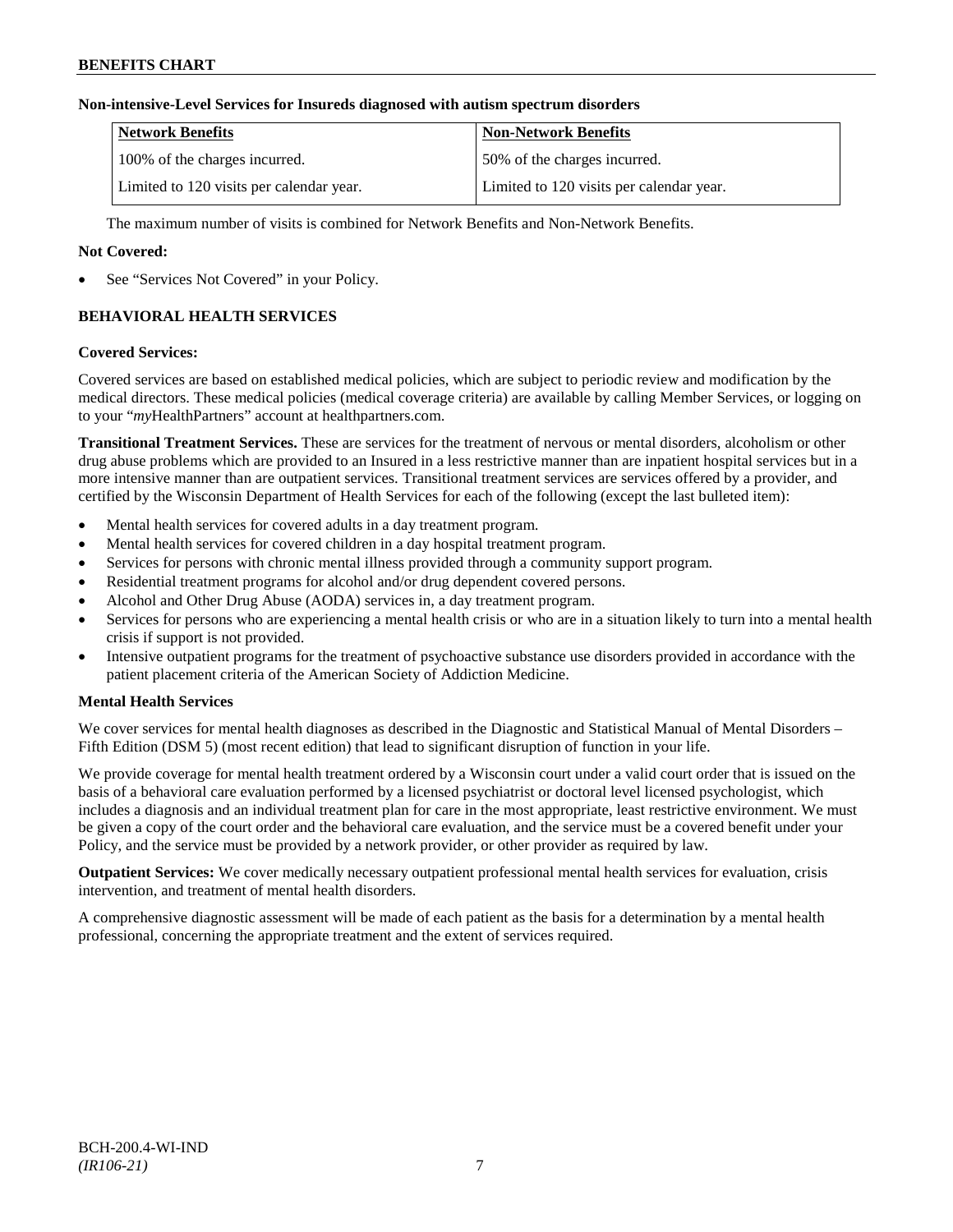Outpatient services we cover for a diagnosed mental health condition include the following:

- Individual, group, family and multi-family therapy;
- Medication management provided by a physician, certified nurse practitioner, or physician's assistant;
- Psychological testing services for the purposes of determining the differential diagnoses and treatment planning for patients currently receiving behavioral health services;
- Partial hospitalization services in a licensed hospital or community mental health center;
- Psychotherapy and nursing services provided in the home if authorized by us; and
- Treatment for gender dysphoria that meets medical coverage criteria.

| Network Benefits              | Non-Network Benefits         |
|-------------------------------|------------------------------|
| 100% of the charges incurred. | 50% of the charges incurred. |

#### **Group Therapy**

| Network Benefits              | <b>Non-Network Benefits</b>  |
|-------------------------------|------------------------------|
| 100% of the charges incurred. | 50% of the charges incurred. |

**Inpatient Services:** We cover medically necessary inpatient services in a hospital or licensed residential treatment facility and professional services for treatment of mental health disorders. Medical stabilization is covered under inpatient hospital services in the "Hospital and Skilled Nursing Facility Services" section.

We cover residential care for the treatment of eating disorders in a licensed facility, as an alternative to inpatient care, when it is medically necessary and your physician obtains authorization from us.

| <b>Network Benefits</b>       | <b>Non-Network Benefits</b>  |
|-------------------------------|------------------------------|
| 100% of the charges incurred. | 50% of the charges incurred. |

**Transitional Treatment Services:** We cover transitional treatment services described above for treatment of mental and nervous disorders**.**

| <b>Network Benefits</b>       | <b>Non-Network Benefits</b>   |
|-------------------------------|-------------------------------|
| 100% of the charges incurred. | 150% of the charges incurred. |

## **Substance Abuse Treatment Services**

We cover medically necessary services for assessments by a licensed alcohol and drug counselor and treatment of Substance-Related Disorders as defined in the latest edition of the DSM 5.

**Outpatient Services:** We cover medically necessary outpatient professional services for diagnosis and treatment of alcoholism and other drug abuse problems. Chemical dependency treatment services must be provided by a program licensed by the local Department of Health Services.

Outpatient services we cover for a diagnosed substance abuse disorder include the following:

- Individual, group, family, and multi-family therapy provided in an office setting; and
- We cover opiate replacement therapy including methadone and buprenorphine treatment.

| Network Benefits              | Non-Network Benefits         |
|-------------------------------|------------------------------|
| 100% of the charges incurred. | 50% of the charges incurred. |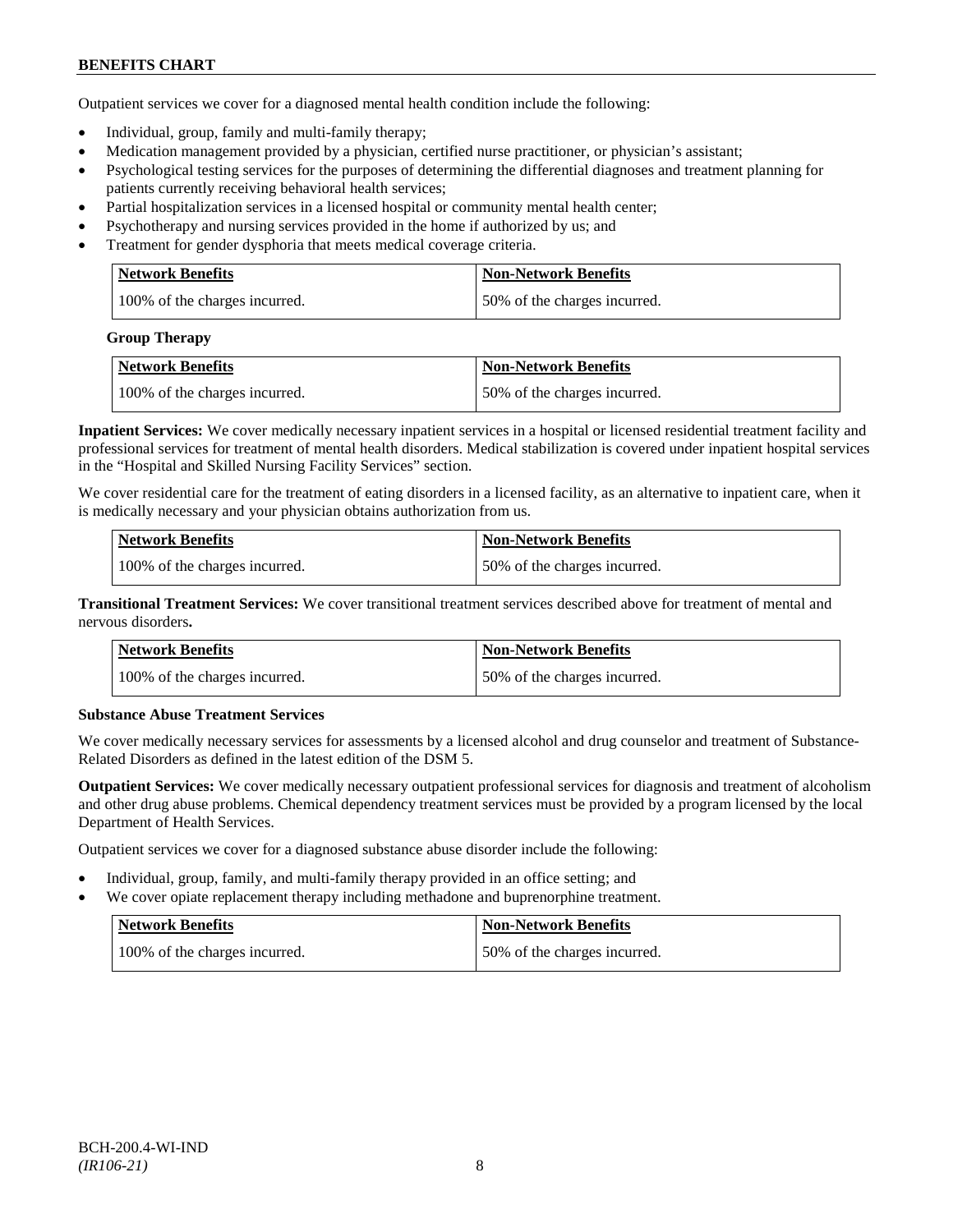**Inpatient Services:** We cover medically necessary inpatient services in a hospital or a licensed residential primary treatment center.

We cover services provided in a hospital that is licensed by the local state and accredited by Medicare.

Detoxification Services: We cover detoxification services in a hospital or community detoxification facility if it is licensed by the local Department of Health Services.

| <b>Network Benefits</b>       | <b>Non-Network Benefits</b>  |
|-------------------------------|------------------------------|
| 100% of the charges incurred. | 50% of the charges incurred. |

**Transitional Treatment Services:** We cover transitional treatment services described above for treatment of alcoholism or other drug abuse problems.

| <b>Network Benefits</b>       | <b>Non-Network Benefits</b>  |
|-------------------------------|------------------------------|
| 100% of the charges incurred. | 50% of the charges incurred. |

#### **Additional Mental Health and Substance Abuse Benefits for a Dependent Child Who is a Student**

If a dependent child is a student in a school that is located in Wisconsin, but outside of our service area, we cover services as required under Wisconsin Statute 609.655.

| <b>Network Benefits</b>       | <b>Non-Network Benefits</b>  |
|-------------------------------|------------------------------|
| 100% of the charges incurred. | 50% of the charges incurred. |

#### **Not Covered:**

See "Services Not Covered" in your Policy.

### **CHIROPRACTIC SERVICES**

#### **Covered Services:**

We cover chiropractic services for rehabilitative care. Chiropractic services are adjustments to any abnormal articulations of the human body, especially those of the spinal column, for the purpose of giving freedom of action to impinged nerves that may cause pain or deranged function.

Massage therapy which is performed in conjunction with other treatment/modalities by a chiropractor, is part of a prescribed treatment plan and is not billed separately is covered.

| <b>Network Benefits</b>       | <b>Non-Network Benefits</b>  |
|-------------------------------|------------------------------|
| 100% of the charges incurred. | 50% of the charges incurred. |

#### **Not Covered:**

- Massage therapy for the purpose of comfort or convenience of the Insured.
- See "Services Not Covered" in your Policy.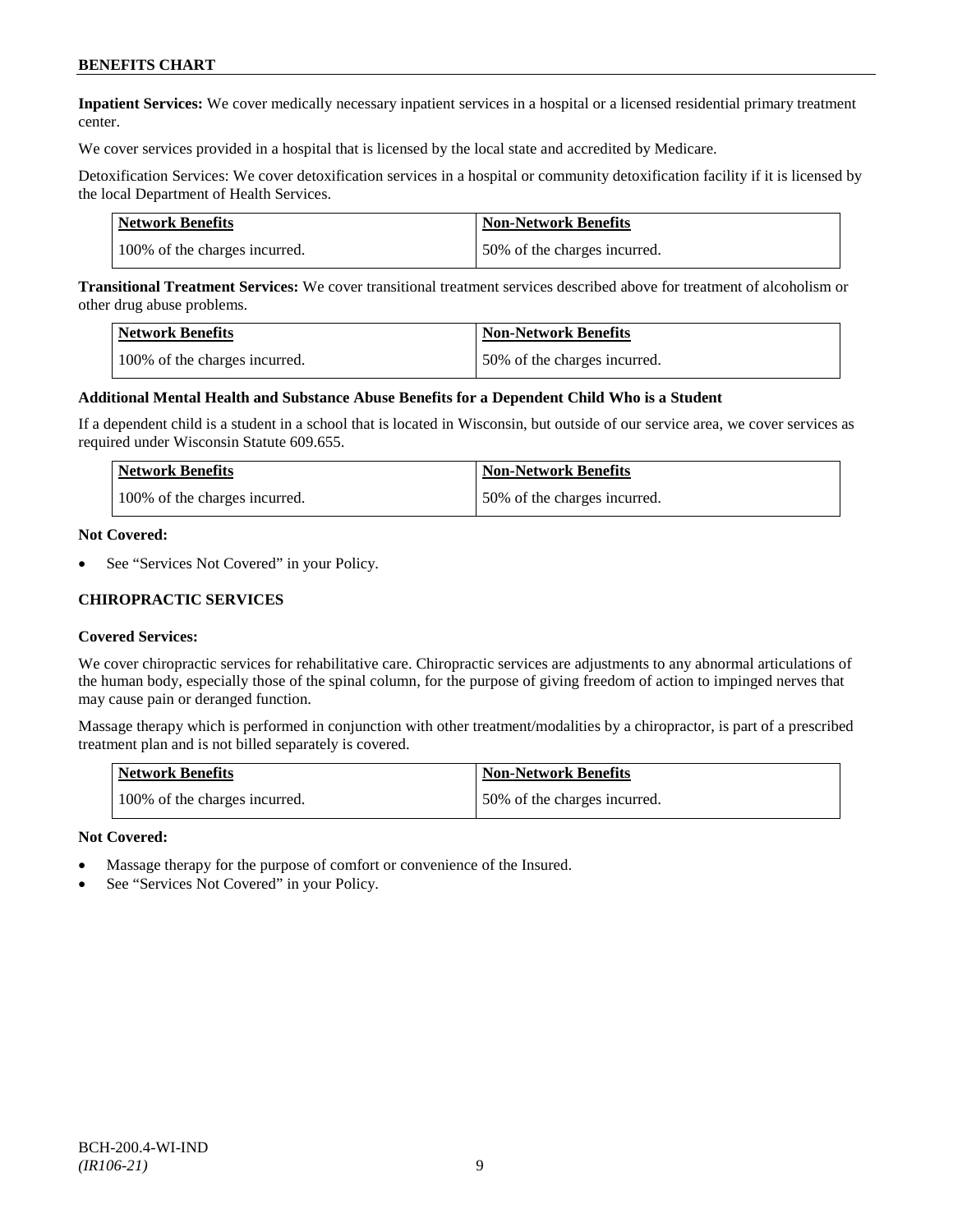## **CLINICAL TRIALS**

## **Covered Services:**

We cover certain routine services if you participate in a Phase I, Phase II, Phase III or Phase IV approved clinical trial that is conducted in relation to the prevention, detection, or treatment of cancer or other life-threatening disease or condition as defined in the Affordable Care Act. Approved clinical trials include (1) federally funded trials when the study or investigation is approved or funded by any of the federal agencies defined in the Public Health Services Act, section 2709 (d) (1) (A); (2) the study or investigation is conducted under an investigational new drug application reviewed by the Food and Drug Administration; and (3) the study or investigation is a drug trial that is exempt from having such an investigational new drug application. We cover routine patient costs for services that would be eligible under the Policy and this Benefits Chart if the service were provided outside of a clinical trial.

| <b>Network Benefits</b>                               | <b>Non-Network Benefits</b>                           |
|-------------------------------------------------------|-------------------------------------------------------|
| Coverage level is same as corresponding Network       | Coverage level is same as corresponding Non-Network   |
| Benefits, depending on type of service provided, such | Benefits, depending on type of service provided, such |
| as Office Visits for Illness or Injury, Inpatient or  | as Office Visits for Illness or Injury, Inpatient or  |
| Outpatient Hospital Services.                         | <b>Outpatient Hospital Services.</b>                  |

### **Not Covered:**

- The investigative or experimental item, device or service itself.
- Items or services that are provided solely to satisfy data collection and analysis needs and that are not used in the direct clinical management of the patient.
- A service that is clearly inconsistent with widely accepted and established standards of care for a particular diagnosis.
- See "Services Not Covered" in your Policy.

## **DENTAL SERVICES**

#### **Covered Services:**

We cover services as described below.

**Accidental Dental Services:** We cover services dentally necessary to treat and restore damage done to sound, natural, unrestored teeth as a result of an accidental injury. Coverage is for damage caused by external trauma to face and mouth only, not for cracked or broken teeth, which result from biting or chewing. We cover restorations, root canals, crowns and replacement of teeth lost that are directly related to the accident in which the Insured was involved. We cover initial exams, xrays and palliative treatment including extractions, and other oral surgical procedures directly related to the accident. Subsequent treatment must be initiated within the Policy's time-frame and must be directly related to the accident. We do not cover restoration and replacement of teeth that are not "sound and natural" at the time of the accident.

Full mouth rehabilitation to correct occlusion (bite) and malocclusion (misaligned teeth not due to the accident) are not covered.

When an implant-supported dental prosthetic treatment is pursued, benefits are limited to the amount that would be paid toward the placement of a removable dental prosthetic appliance that could be used in the absence of implant treatment.

| Network Benefits              | <b>Non-Network Benefits</b> |
|-------------------------------|-----------------------------|
| 100% of the charges incurred. | No coverage.                |

For all accidental dental services, treatment and/or restoration must be initiated within six months of the date of the injury. Coverage is limited to the initial course of treatment and/or initial restoration. Services must be provided within twentyfour months of the date of injury to be covered.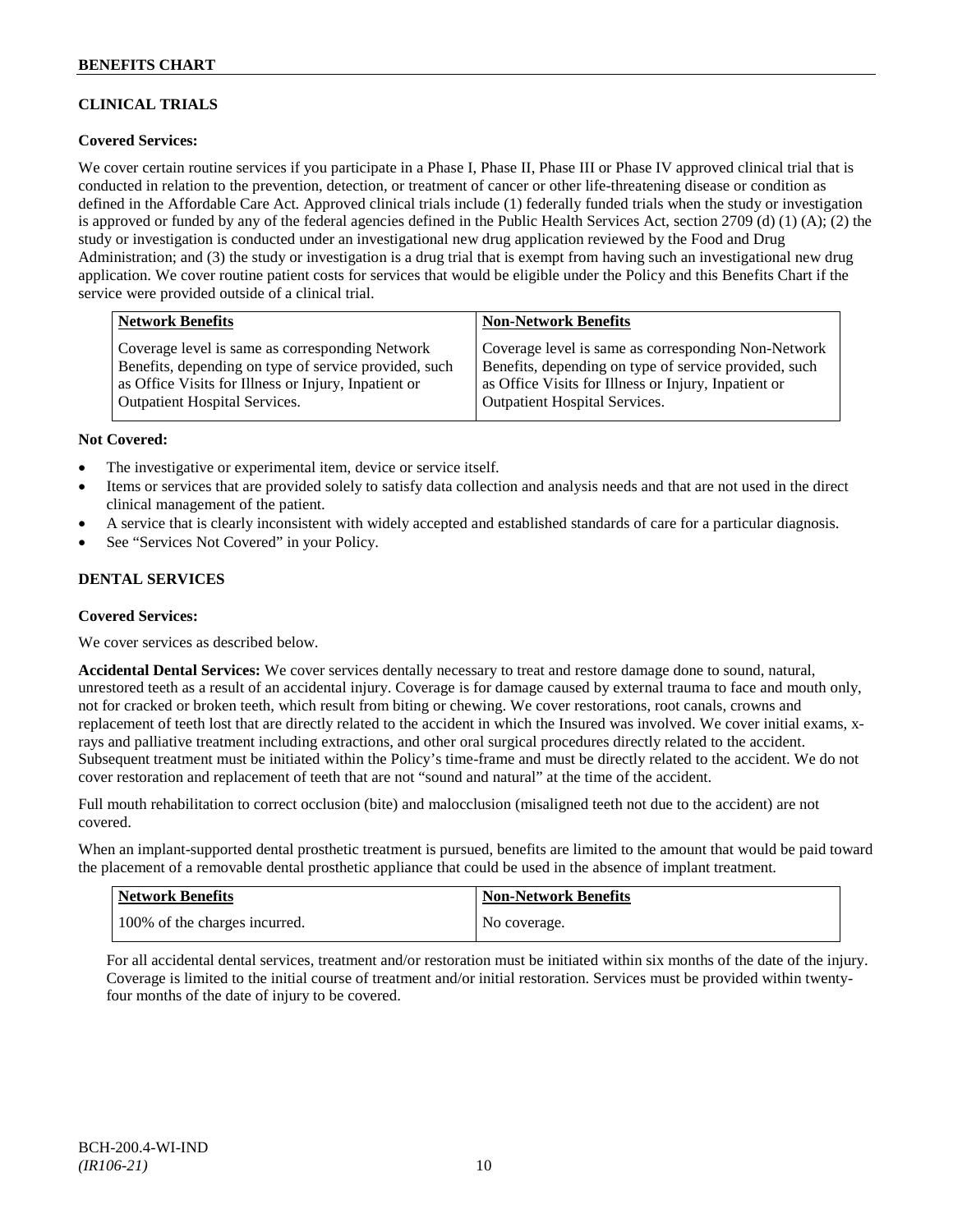### **Medical Referral Dental Services**

**Medically Necessary Outpatient Dental Services:** We cover medically necessary outpatient dental services. Coverage is limited to dental services required for treatment of an underlying medical condition, e.g., removal of teeth to complete radiation treatment for cancer of the jaw, cysts and lesions.

| Network Benefits              | <b>Non-Network Benefits</b>  |
|-------------------------------|------------------------------|
| 100% of the charges incurred. | 50% of the charges incurred. |

**Medically Necessary Hospitalization and Anesthesia for Dental Care:** We cover medically necessary hospitalization and anesthesia for dental care. This is limited to charges incurred by an Insured who: (1) is a child under age 5; (2) is severely disabled; (3) has a medical condition, and requires hospitalization or general anesthesia for dental care treatment; or (4) is a child between ages 5 and 12 and care in dental offices has been attempted unsuccessfully and usual methods of behavior modification have not been successful, or when extensive amounts of restorative care, exceeding 4 appointments, are required.

Coverage is limited to facility and anesthesia charges. Oral surgeon/dentist professional fees are not covered. The following are examples, though not all-inclusive, of medical conditions which may require hospitalization for dental services: severe asthma, severe airway obstruction or hemophilia. Hospitalization required due to the behavior of the Insured or due to the extent of the dental procedure is not covered.

| Network Benefits              | <b>Non-Network Benefits</b>  |
|-------------------------------|------------------------------|
| 100% of the charges incurred. | 50% of the charges incurred. |

**Medical Complications of Dental Care:** We cover medical complications of dental care. Treatment must be medically necessary care and related to medical complications of non-covered dental care, including complications of the head, neck, or substructures.

| Network Benefits              | <b>Non-Network Benefits</b>  |
|-------------------------------|------------------------------|
| 100% of the charges incurred. | 50% of the charges incurred. |

**Oral Surgery:** We cover oral surgery. Coverage is limited to treatment of medical conditions requiring oral surgery, such as treatment of oral neoplasm, non-dental cysts, fracture of the jaw, trauma of the mouth and jaw, and any other oral surgery procedures provided as medically necessary dental services.

| Network Benefits              | <b>Non-Network Benefits</b>  |
|-------------------------------|------------------------------|
| 100% of the charges incurred. | 50% of the charges incurred. |

**Treatment of Cleft Lip and Cleft Palate:** We cover treatment of cleft lip and cleft palate of a dependent child, including orthodontic treatment and oral surgery directly related to the cleft. Dental services which are not required for the treatment of cleft lip or cleft palate are not covered. If a dependent child covered under your Policy is also covered under a dental plan which includes orthodontic services, that dental plan shall be considered primary for the necessary orthodontic services. Oral appliances are subject to the same copayment, conditions and limitations as durable medical equipment.

| <b>Network Benefits</b>                               | <b>Non-Network Benefits</b>                           |
|-------------------------------------------------------|-------------------------------------------------------|
| Coverage level is same as corresponding Network       | Coverage level is same as corresponding Non-Network   |
| Benefits, depending on type of service provided, such | Benefits, depending on type of service provided, such |
| as Office Visits for Illness or Injury, Inpatient or  | as Office Visits for Illness or Injury, Inpatient or  |
| <b>Outpatient Hospital Services.</b>                  | Outpatient Hospital Services.                         |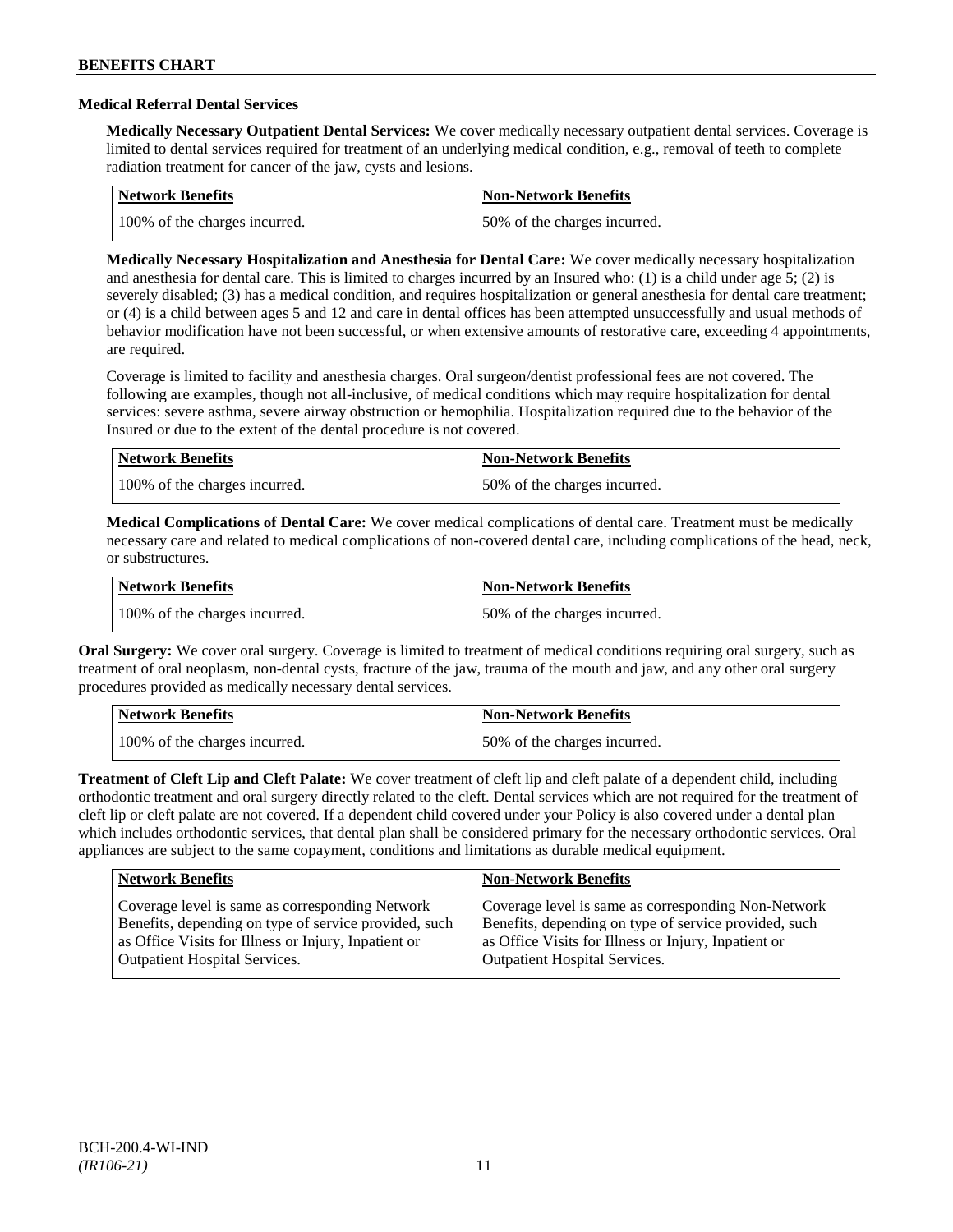**Treatment of Temporomandibular Disorder (TMD) and Craniomandibular Disorder (CMD):** We cover diagnostic procedures, surgical treatment and non-surgical treatment (including intraoral splint therapy devices) for temporomandibular disorder (TMD) and craniomandibular disorder (CMD), which is medically necessary care. Dental services which are not required to directly treat TMD or CMD are not covered.

| <b>Network Benefits</b>       | <b>Non-Network Benefits</b>   |
|-------------------------------|-------------------------------|
| 100% of the charges incurred. | 150% of the charges incurred. |

### **Not Covered:**

- Dental treatment, procedures or services not listed in this Benefits Chart.
- Accident-related dental services if treatment is: (1) provided to teeth which are not sound and natural; (2) to teeth which have been restored; (3) initiated beyond six months from the date of the injury; (4) received beyond the initial treatment or restoration; or (5) received beyond twenty-four months from the date of injury.
- Accident-related dental services by a Non-Network provider.
- Oral surgery to remove wisdom teeth.
- Orthognathic treatment or procedures and all related services.
- See "Services Not Covered" in your Policy.

## **DIAGNOSTIC IMAGING SERVICES**

#### **Covered Services:**

We cover diagnostic imaging, when ordered by a provider and provided in a clinic or outpatient hospital facility.

For Network Benefits, non-emergent, scheduled outpatient Magnetic Resonance Imaging (MRI) and Computed Tomography (CT) must be provided at a designated facility. Your physician or facility will obtain or verify prior authorization for these services, as needed.

We cover services provided in a clinic or outpatient hospital facility. To see the benefit level for inpatient hospital or skilled nursing facility services, see benefits under Inpatient Hospital and Skilled Nursing Facility Services.

#### **Outpatient Magnetic Resonance Imaging (MRI) and Computed Tomography (CT)**

| <b>Network Benefits</b>       | <b>Non-Network Benefits</b>  |
|-------------------------------|------------------------------|
| 100% of the charges incurred. | 50% of the charges incurred. |

#### **All Other Outpatient Diagnostic Imaging Services**

#### **Services for Illness or Injury**

| Network Benefits              | <b>Non-Network Benefits</b>  |
|-------------------------------|------------------------------|
| 100% of the charges incurred. | 50% of the charges incurred. |

#### **Preventive Services (MRI/CT procedures are not considered preventive)**

Diagnostic imaging services associated with preventive services are covered at the benefit level shown in the "Preventive Services" section of this Benefits Chart.

#### **Not Covered:**

See "Services Not Covered" in your Policy.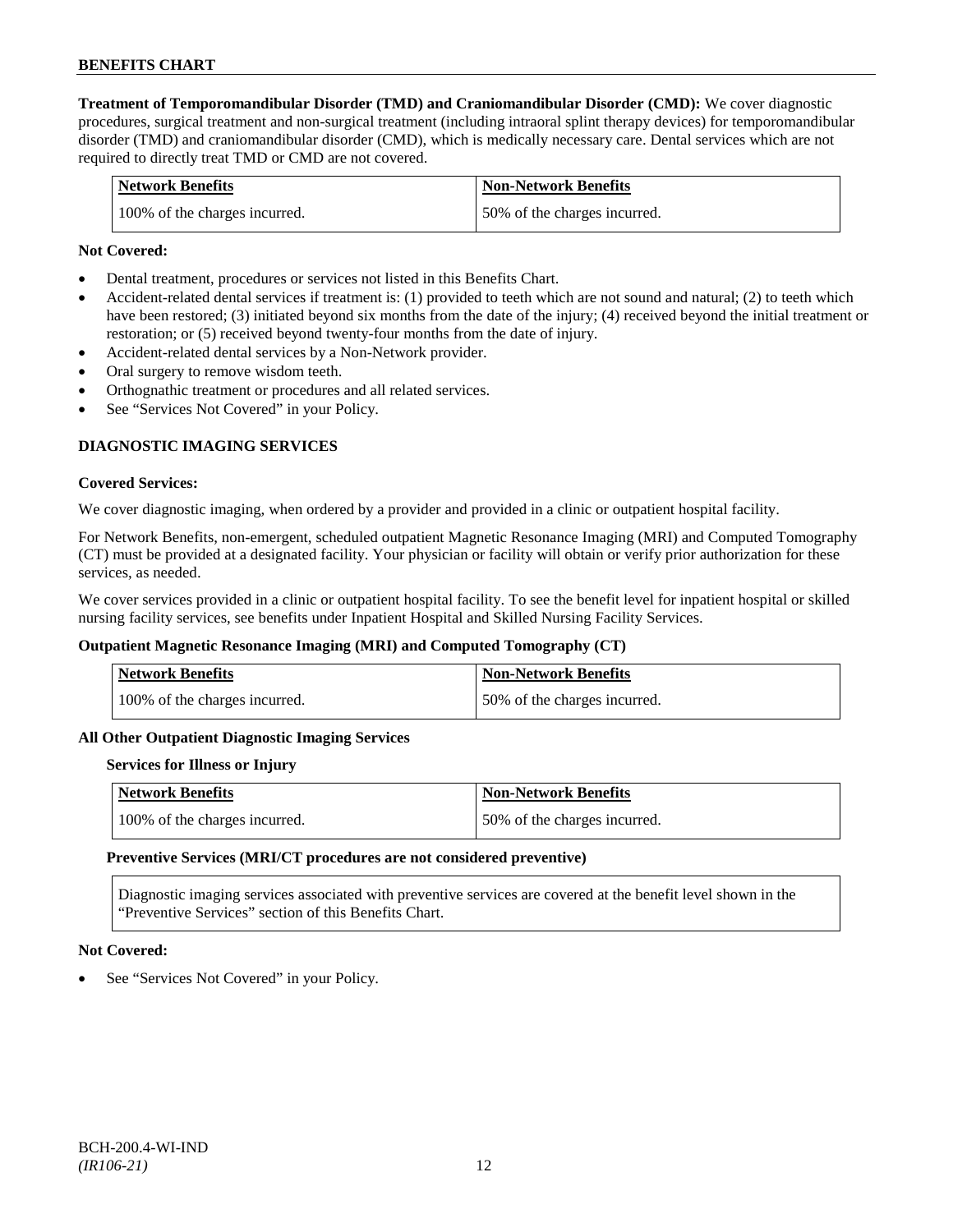## **DURABLE MEDICAL EQUIPMENT, PROSTHETICS, ORTHOTICS AND SUPPLIES**

#### **Covered Services:**

We cover equipment and services, as described below.

We cover durable medical equipment and services, prosthetics, orthotics, and supplies, subject to the limitations below, including certain disposable supplies, enteral feedings and the following diabetic supplies and equipment: glucose monitors, insulin pumps limited to the purchase of one pump per year, syringes, blood and urine test strips and other diabetic supplies as deemed medically appropriate and necessary, for Insureds with gestational, Type I or Type II diabetes.

We cover external hearing aids, cochlear implants, and related treatment prescribed by a physician or by a licensed audiologist for Insureds under 18 years of age who have hearing loss.

We also cover basic hearing aids for Insureds age 18 or older for the correction of a hearing impairment.

Osseointegrated or bone-anchored hearing aids are only covered for Insureds who have hearing loss that is not correctable by any other procedure.

Hearing aids are limited to one basic, standard hearing aid for each ear every three years.

A basic hearing aid is defined as a hearing device that consists of a microphone, amplifier, volume control, battery and receiver. It does not include upgrades above and beyond the functionality of a basic hearing aid, including, but not limited to, hearing improvements for group settings, background noise, Bluetooth/remote control functionality, or extended warranties. Charges for upgrades above the cost of a basic, standard hearing aid are not covered.

| <b>Network Benefits</b>       | <b>Non-Network Benefits</b>  |
|-------------------------------|------------------------------|
| 100% of the charges incurred. | 50% of the charges incurred. |

#### **Special Dietary Treatment for Phenylketonuria (PKU) if it meets our medical coverage criteria**

| <b>Network Benefits</b>       | Non-Network Benefits         |
|-------------------------------|------------------------------|
| 100% of the charges incurred. | 50% of the charges incurred. |

#### **Oral Amino Acid Based Elemental Formula if it meets our medical coverage criteria**

| Network Benefits              | <b>Non-Network Benefits</b>  |
|-------------------------------|------------------------------|
| 100% of the charges incurred. | 50% of the charges incurred. |

## **Limitations:**

Coverage of durable medical equipment is limited by the following.

- No more than a 90-day supply of diabetic supplies are covered and dispensed at a time.
- Payment will not exceed the cost of an alternate piece of equipment or service that is effective and medically necessary.
- For prosthetic benefits, other than oral appliances for cleft lip and cleft palate, payment will not exceed the cost of an alternate piece of equipment or service that is effective, medically necessary and enables Insureds to conduct standard activities of daily living.
- We reserve the right to determine if an item will be approved for rental vs. purchase.
- We require that certain diabetic supplies and equipment be purchased at a pharmacy.
- Diabetic supplies and equipment are limited to certain models and brands.
- Durable medical equipment and supplies must be obtained from or repaired by approved vendors.
- Covered services and supplies are based on established medical policies which are subject to periodic review and modification by the medical or dental directors. Our medical policy for diabetic supplies includes information on our required models and brands. These medical policies (medical coverage criteria) are available by calling Member Services, or logging on to your "*my*HealthPartners" account a[t healthpartners.com.](http://www.healthpartners.com/)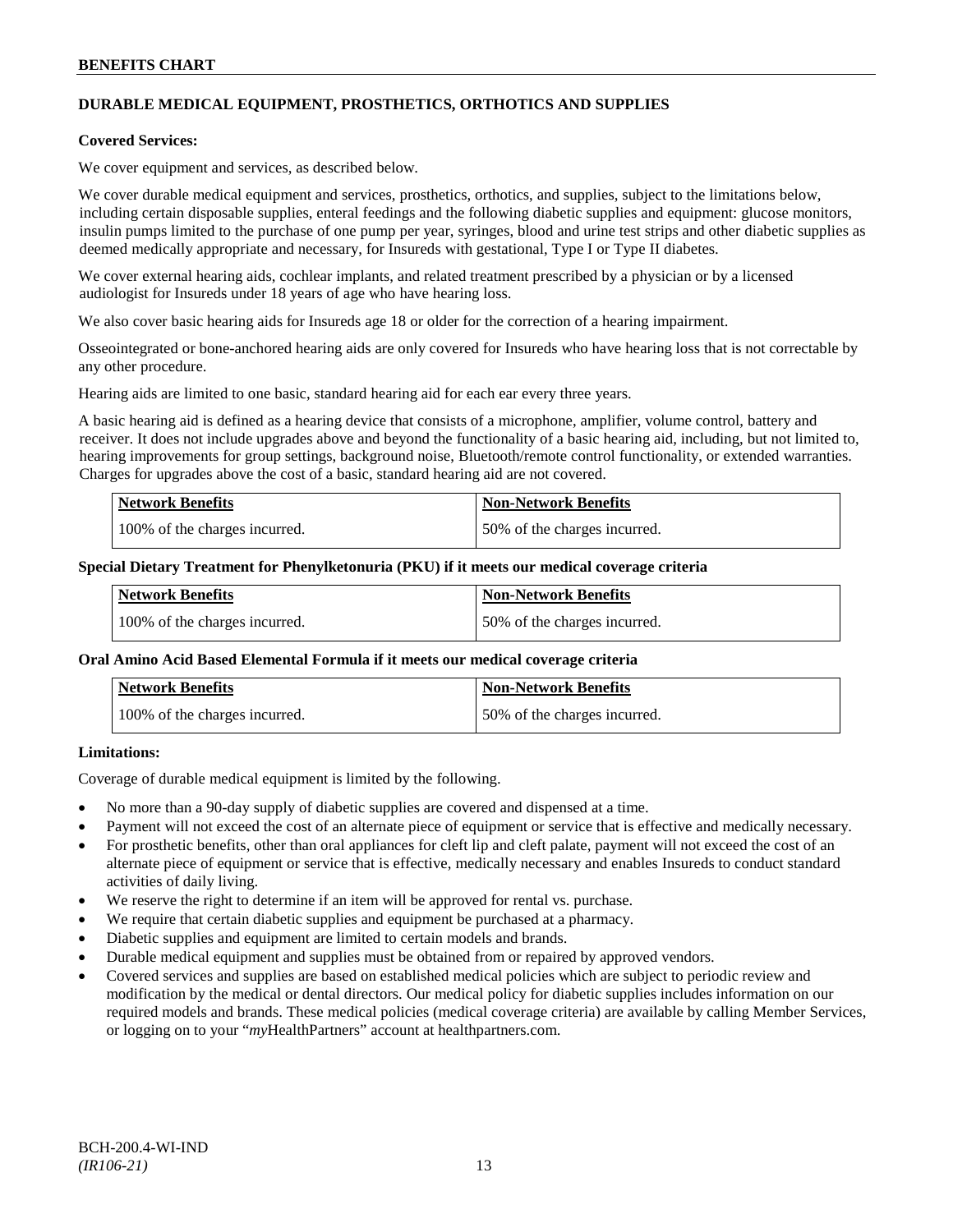## **Not Covered:**

Items which are not eligible for coverage include, but are not limited to:

- Replacement or repair of any covered items, if the items are (i) damaged or destroyed by misuse, abuse or carelessness, (ii) lost: or (iii) stolen.
- Duplicate or similar items.
- Labor and related charges for repair of any covered items which are more than the cost of replacement by an approved vendor.
- Sales tax, mailing, delivery charges, service call charges.
- Items which are primarily educational in nature or for hygiene, vocation, comfort, convenience or recreation.
- Communication aids or devices: equipment to create, replace or augment communication abilities including, but not limited to, speech processors, receivers, communication boards, or computer or electronic assisted communication.
- Implantable and osseointegrated or bone-anchored hearing aids and their fitting, except as specifically described in this Benefits Chart. This exclusion does not apply to cochlear implants.
- Eyeglasses, contact lenses and their fitting, measurement and adjustment, except as specifically described in this Benefits Chart.
- Hair prostheses (wigs).
- Household equipment which primarily has customary uses other than medical, such as, but not limited to, exercise cycles, air purifiers, central or unit air conditioners, water purifiers, non-allergenic pillows, mattresses or waterbeds.
- Household fixtures including, but not limited to, escalators or elevators, ramps, swimming pools and saunas.
- Modifications to the structure of the home including, but not limited to, wiring, plumbing or charges for installation of equipment.
- Vehicle, car or van modifications including, but not limited to, hand brakes, hydraulic lifts and car carrier.
- Rental equipment while owned equipment is being repaired by non-contracted vendors, beyond one month rental of medically necessary equipment.
- Other equipment and supplies, including, but not limited to assistive devices, that we determine are not eligible for coverage.
- See "Services Not Covered" in your Policy.

## **EMERGENCY AND URGENTLY NEEDED CARE SERVICES**

## **Covered Services:**

We cover services for emergency care and urgently needed care if the services are otherwise eligible for coverage under your Policy.

**Urgently Needed Care.** These are services to treat an unforeseen illness or injury that:

- are required in order to prevent a serious deterioration in your health, and
- cannot be delayed until the next available clinic or office hours.

| <b>Network Benefits</b>       | <b>Non-Network Benefits</b>  |
|-------------------------------|------------------------------|
| 100% of the charges incurred. | 50% of the charges incurred. |

**Emergency Care.** These are services to treat:

- the sudden, unexpected onset of illness or injury which, if left untreated or unattended until the next available clinic or office hours, would result in hospitalization, or
- a condition requiring professional health services immediately necessary to preserve life or stabilize health.

When reviewing claims for coverage of emergency services, our medical director will take into consideration a reasonable layperson's belief that the circumstances required immediate medical care that could not wait until the next working day or next available clinic appointment.

## **Emergency Care in a Hospital Emergency Room, including Professional Services of a Physician**

| <b>Network Benefits</b>       | Non-Network Benefits  |
|-------------------------------|-----------------------|
| 100% of the charges incurred. | See Network Benefits. |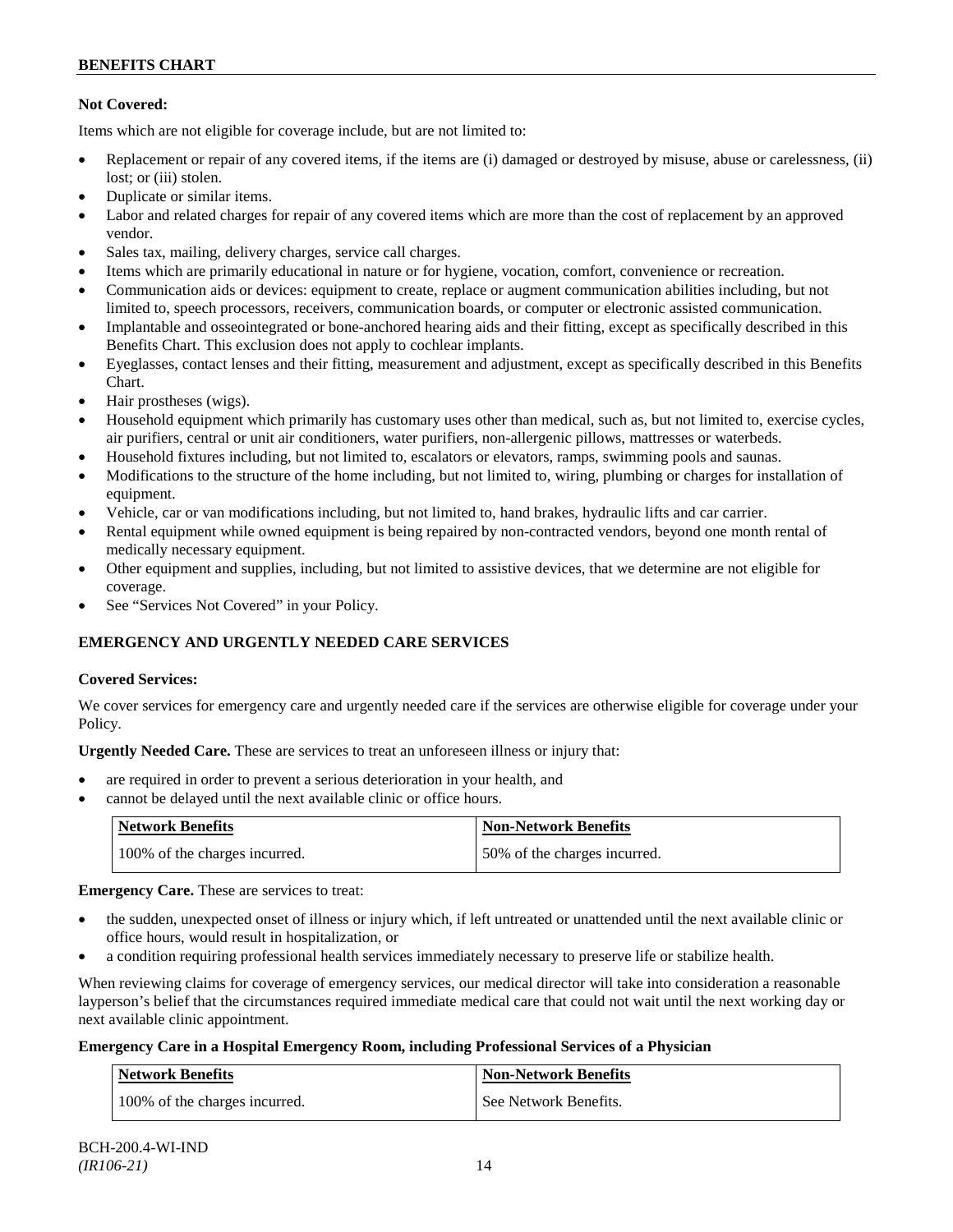## **Inpatient Emergency Care in a Hospital**

| <b>Network Benefits</b>       | <b>Non-Network Benefits</b> |
|-------------------------------|-----------------------------|
| 100% of the charges incurred. | See Network Benefits.       |

### **Not Covered:**

• See "Services Not Covered" in your Policy.

### **GENE THERAPY**

#### **Covered Services:**

We cover gene therapy treatment that meets our current medical coverage criteria.

| <b>Network Benefits</b>                                                                                                                                                                                 | <b>Non-Network Benefits</b> |
|---------------------------------------------------------------------------------------------------------------------------------------------------------------------------------------------------------|-----------------------------|
| Coverage level is same as corresponding Network<br>Benefit, depending on type of service provided, such as<br>Office Visits for Illness or Injury, Inpatient or<br><b>Outpatient Hospital Services.</b> | No coverage.                |

### **Limitations:**

- Gene therapy must be provided by a designated provider.
- Specific types of gene therapy are limited to therapies and conditions specified in our medical coverage criteria.

### **Not Covered:**

See "Services Not Covered" in your Policy.

## **HEALTH EDUCATION**

#### **Covered Services:**

We cover education for preventive services and education for the management of chronic health problems (such as diabetes).

| <b>Network Benefits</b>                                     | <b>Non-Network Benefits</b>  |
|-------------------------------------------------------------|------------------------------|
| 100% of the charges incurred.<br>Deductible does not apply. | 50% of the charges incurred. |

#### **Not Covered:**

• See "Services Not Covered" in your Policy.

## **HOME-BASED HEALTH ASSESSMENT PROGRAM**

#### **Covered Services:**

If you meet our criteria for coverage, you may qualify for our home-based comprehensive health risk assessment program. The program covers a health assessment with a designated nurse practitioner.

| Network Benefits                                            | <b>Non-Network Benefits</b> |
|-------------------------------------------------------------|-----------------------------|
| 100% of the charges incurred.<br>Deductible does not apply. | No coverage.                |

#### **Not Covered:**

See "Services Not Covered" in your Policy.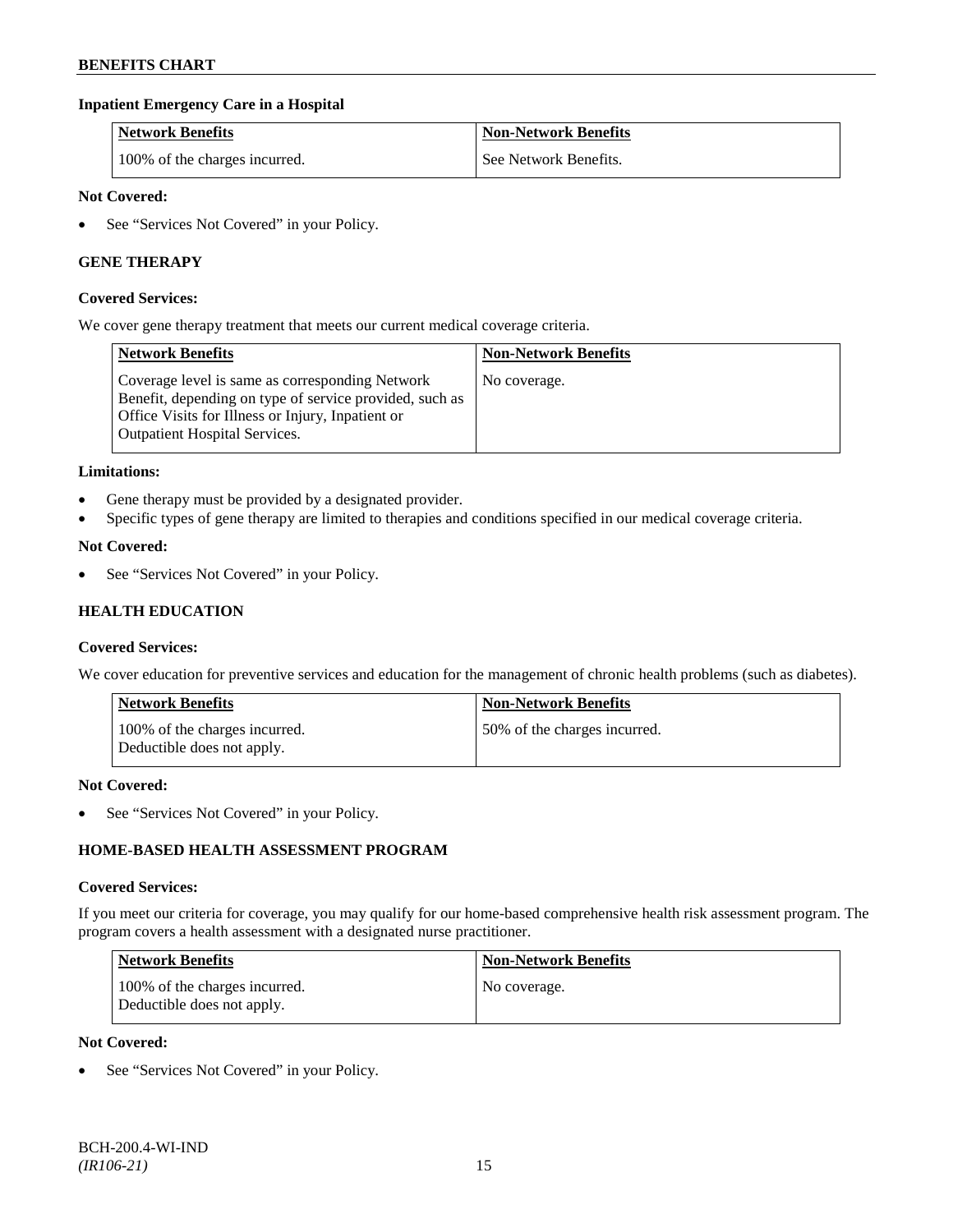## **HOME HEALTH SERVICES**

## **Covered Services:**

We cover skilled nursing services, physical therapy, occupational therapy, speech therapy, respiratory therapy and other therapeutic services, non-routine prenatal and routine postnatal well child visits (as described in our medical coverage criteria), phototherapy services for newborns, home health aide services and other eligible home health services when provided in your home, if you are homebound (i.e., unable to leave home without considerable effort due to a medical condition). Lack of transportation does not constitute homebound status. For phototherapy services for newborns and high risk prenatal services, supplies and equipment are included.

We cover total parenteral nutrition/intravenous ("TPN/IV") therapy, equipment, supplies and drugs in connection with IV therapy. IV line care kits are covered under Durable Medical Equipment.

We cover palliative care benefits. Palliative care includes symptom management, education and establishing goals of care. We waive the requirement that you be homebound for a limited number of home visits for palliative care (as shown in this Benefits Chart), if you have a life-threatening, non-curable condition which has a prognosis of survival of two years or less. Additional palliative care visits are eligible under the home health services benefit if you are homebound and meet all other requirements defined in this section.

You do not need to be homebound to receive total parenteral nutrition/intravenous ("TPN/IV") therapy.

Home health services are eligible and covered only when:

- medically necessary; and
- provided as rehabilitative care, terminal care or maternity care; and
- ordered by a physician, and included in the written home care plan.

### **Physical therapy, occupational therapy, speech therapy, respiratory therapy, home health aide services and palliative Care**

| <b>Network Benefits</b>       | <b>Non-Network Benefits</b> |
|-------------------------------|-----------------------------|
| 100% of the charges incurred. | No coverage.                |

## **TPN/IV Therapy, Skilled Nursing Services, Non-Routine Prenatal/Postnatal Services and Phototherapy**

| Network Benefits              | <b>Non-Network Benefits</b> |
|-------------------------------|-----------------------------|
| 100% of the charges incurred. | No coverage.                |

Each 24-hour visit (or shifts up to 24-hour visits) equals one visit and counts toward the Maximum visits for all other services shown below. Any visit that lasts less than 24 hours regardless of the length of the visit, will count as one visit toward the Maximum visits for all other services shown below. All visits must be medically necessary and benefit eligible.

#### **Routine Prenatal/Postnatal Services and Child Health Supervision Services**

| <b>Network Benefits</b>                                     | <b>Non-Network Benefits</b>  |
|-------------------------------------------------------------|------------------------------|
| 100% of the charges incurred.<br>Deductible does not apply. | 50% of the charges incurred. |

#### **Maximum Visits for Palliative Care:**

| <b>Network Benefits</b>                                                                                                                        | <b>Non-Network Benefits</b> |
|------------------------------------------------------------------------------------------------------------------------------------------------|-----------------------------|
| If you are eligible to receive palliative care in the home<br>and you are not homebound, there is a maximum of 12<br>visits per calendar year. | No coverage.                |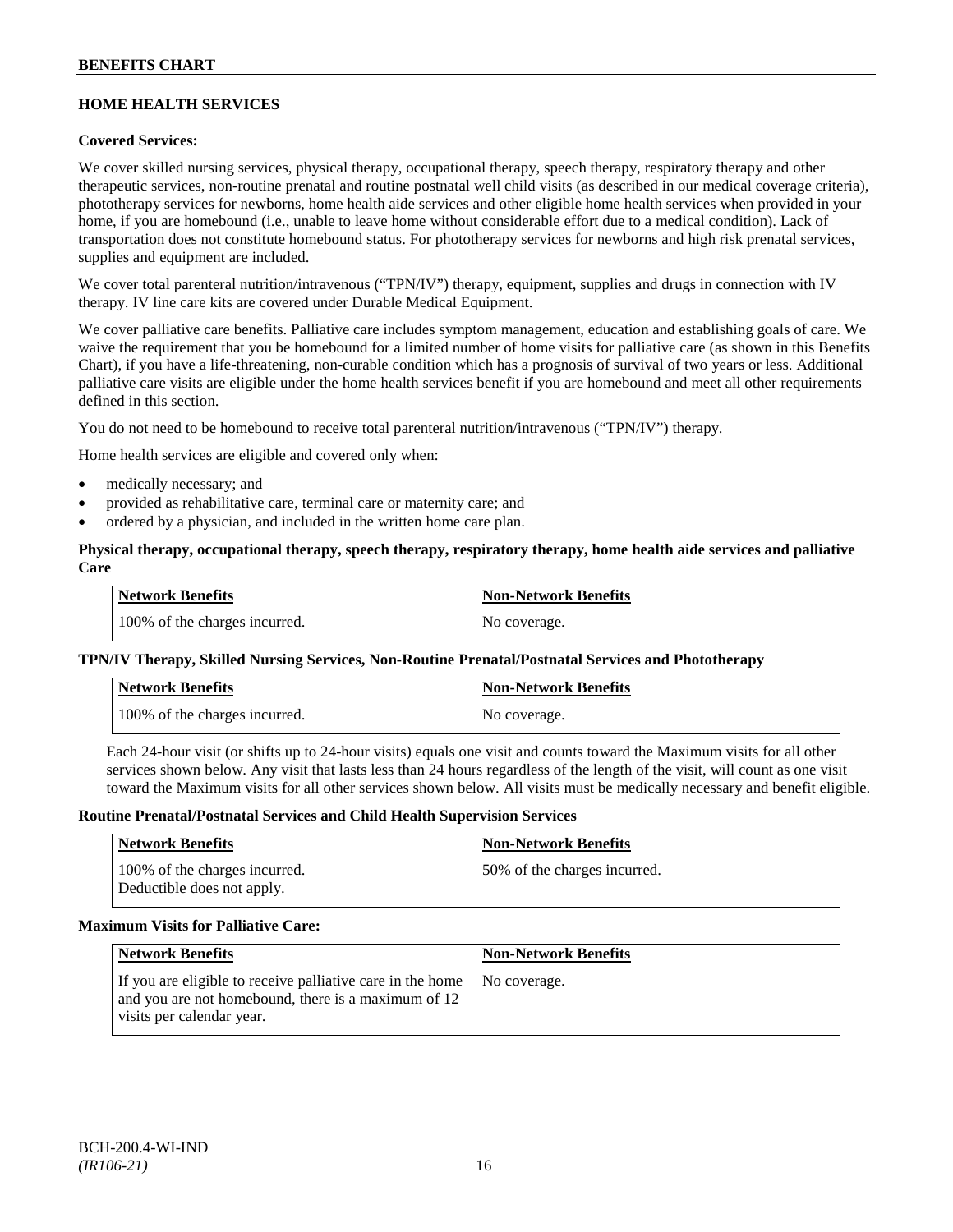## **Maximum Visits for All Services Other Than Palliative Care:**

| Network Benefits             | <b>Non-Network Benefits</b> |
|------------------------------|-----------------------------|
| 60 visits per calendar year. | No coverage.                |

The routine postnatal well child visits do not count toward the visit limit.

### **Limitations:**

- Home health services are not provided as a substitute for a primary caregiver in the home or as relief (respite) for a primary caregiver in the home. We will not reimburse family members or residents in your home for the above services.
- A service shall not be considered a skilled nursing service merely because it is performed by, or under the direct supervision of, a licensed nurse. Where a service (such as tracheotomy suctioning or ventilator monitoring) or like services, can be safely and effectively performed by a non-medical person (or self-administered), without the direct supervision of, a licensed nurse, the service shall not be regarded as a skilled nursing service, whether or not a skilled nurse actually provides the service. The unavailability of a competent person to provide a non-skilled service shall not make it a skilled service when a skilled nurse provides it. Only the skilled nursing component of so-called "blended" services (i.e. services which include skilled and non-skilled components) are covered under this Benefits Chart.

### **Not Covered:**

- Home Health Services by a Non-Network provider.
- Financial or legal counseling services.
- Housekeeping or meal services in your home.
- Private duty nursing services.
- Services provided by a family member or enrollee, or a resident in the enrollee's home.
- Vocational rehabilitation and recreational or educational therapy. Recreation therapy is therapy provided solely for the purpose of recreation, including, but not limited to: (a) requests for physical therapy or occupational therapy to improve athletic ability, and (b) braces or guards to prevent sports injuries.
- See "Services Not Covered" in your Policy.

#### **HOME HOSPICE SERVICES**

#### **Applicable Definitions:**

**Part-time.** This is up to two hours of service per day, more than two hours is considered continuous care.

**Continuous Care.** This is from two to twelve hours of service per day provided by a registered nurse, licensed practical nurse, or home health aide, during a period of crisis in order to maintain a terminally ill patient at home.

**Appropriate Facility.** This is a nursing home, hospice residence, or other inpatient facility.

**Custodial Care Related to Hospice Services.** This means providing assistance in the activities of daily living and the care needed by a terminally ill patient which can be provided by primary caregiver (i.e., family member or friend) who is responsible for the patient's home care.

#### **Covered Services:**

**Home Hospice Program:** We cover the services described below if you are terminally ill and accepted as a home hospice program participant. You must meet the eligibility requirements of the program, and elect to receive services through the home hospice program. The services will be provided in your home, with inpatient care available when medically necessary as described below. If you elect to receive hospice services, you do so in lieu of curative treatment for your terminal illness for the period you are enrolled in the home hospice program.

**Eligibility:** In order to be eligible to be enrolled in the home hospice program, you must: (1) be a terminally ill patient (prognosis of six months or less); (2) have chosen a palliative treatment focus (i.e., emphasizing comfort and supportive services rather than treatment attempting to cure the disease or condition); and (3) continue to meet the terminally ill prognosis as reviewed by our medical director or his or her designee over the course of care. You may withdraw from the home hospice program at any time.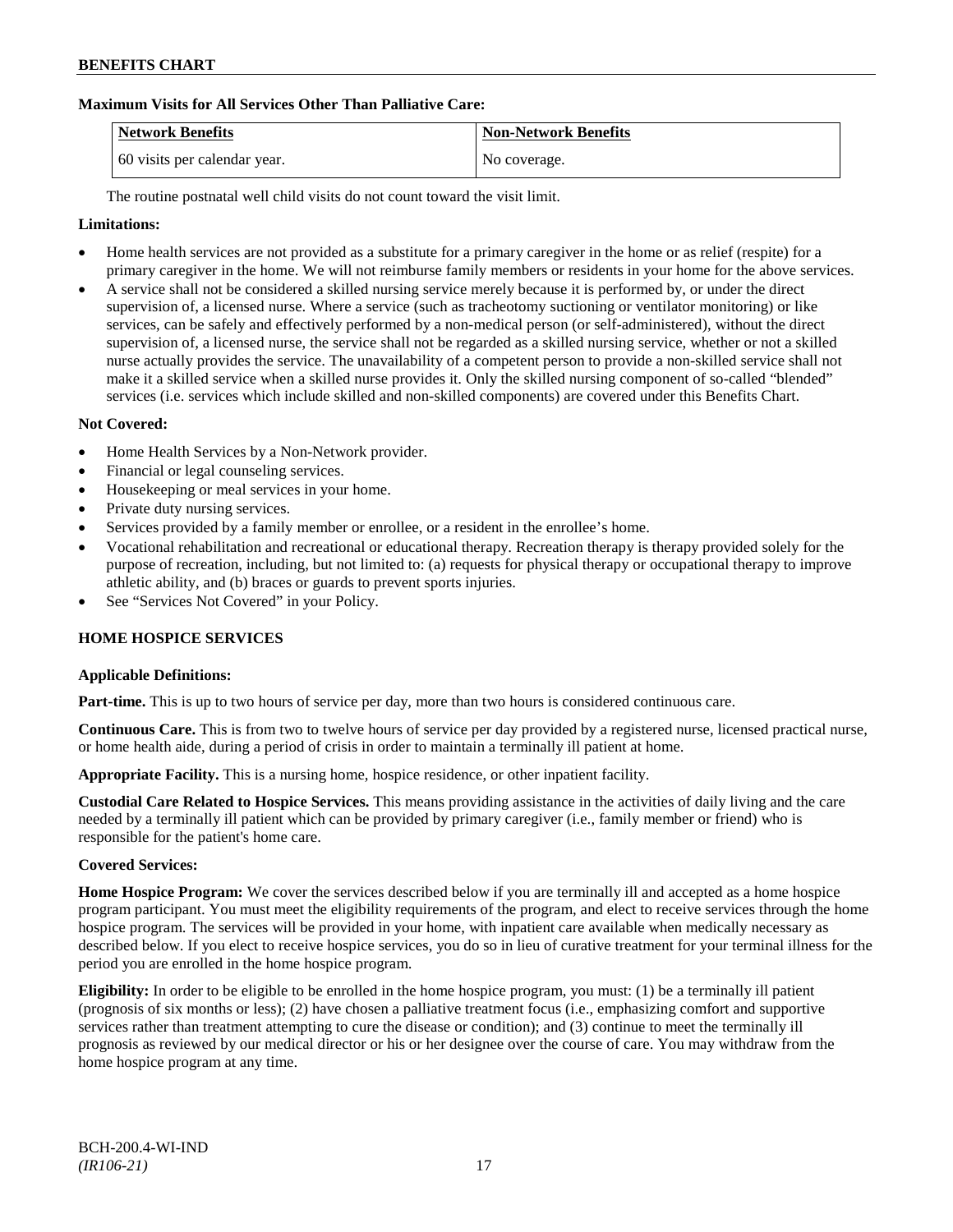**Eligible Services:** Hospice services include the following services provided in accordance with an approved hospice treatment plan:

- Home Health Services:
	- o Part-time care provided in your home by an interdisciplinary hospice team (which may include a physician, nurse, social worker, and spiritual counselor) and medically necessary home health services are covered.
	- o One or more periods of continuous care in your home or in a setting which provides day care for pain or symptom management, when medically necessary, will be covered.
- Inpatient Services: We cover medically necessary inpatient services.
- Other Services:
	- o Respite care is covered for care in your home or in an appropriate facility, to give your primary caregivers (i.e., family members or friends) rest and/or relief when necessary in order to maintain a terminally ill patient at home*.*
	- o Medically necessary medications for pain and symptom management.
	- o Semi-electric hospital beds and other durable medical equipment are covered.
	- o Emergency and non-emergency care is covered.

| <b>Network Benefits</b>       | <b>Non-Network Benefits</b> |
|-------------------------------|-----------------------------|
| 100% of the charges incurred. | No coverage.                |

Respite care is limited to 5 days per episode, and respite care and continuous care combined are limited to 30 days.

### **Not Covered:**

- Home Hospice Services by a Non-Network provider.
- Financial or legal counseling services.
- Housekeeping or meal services in your home.
- Custodial or maintenance care related to hospice services, whether provided in the home or in a nursing home.
- Any service not specifically described as covered services under this home hospice services benefits.
- Any services provided by members of your family or residents in your home.
- See "Services Not Covered" in your Policy.

## **HOSPITAL AND SKILLED NURSING FACILITY SERVICES**

#### **Covered Services:**

We cover services as described below.

#### **Medical or Surgical Hospital Services**

**Inpatient Hospital Services:** We cover the following medical or surgical services, for the treatment of acute illness or injury, which require the level of care only provided in an acute care facility. These services must be authorized by a physician.

Inpatient hospital services include: room and board; the use of operating or maternity delivery rooms; intensive care facilities; newborn nursery facilities; general nursing care, anesthesia, laboratory and diagnostic imaging services, radiation therapy, physical therapy, prescription drugs or other medications administered during treatment, blood and blood products (unless replaced), and blood derivatives, and other diagnostic or treatment related hospital services; physician and other professional medical and surgical services provided while in the hospital, including gender reassignment surgery that meets medical coverage criteria.

We cover, following a vaginal delivery, a minimum of 48 hours of inpatient care for the mother and newborn child. We cover, following a caesarean section delivery, a minimum of 96 hours of inpatient care for the mother and newborn child.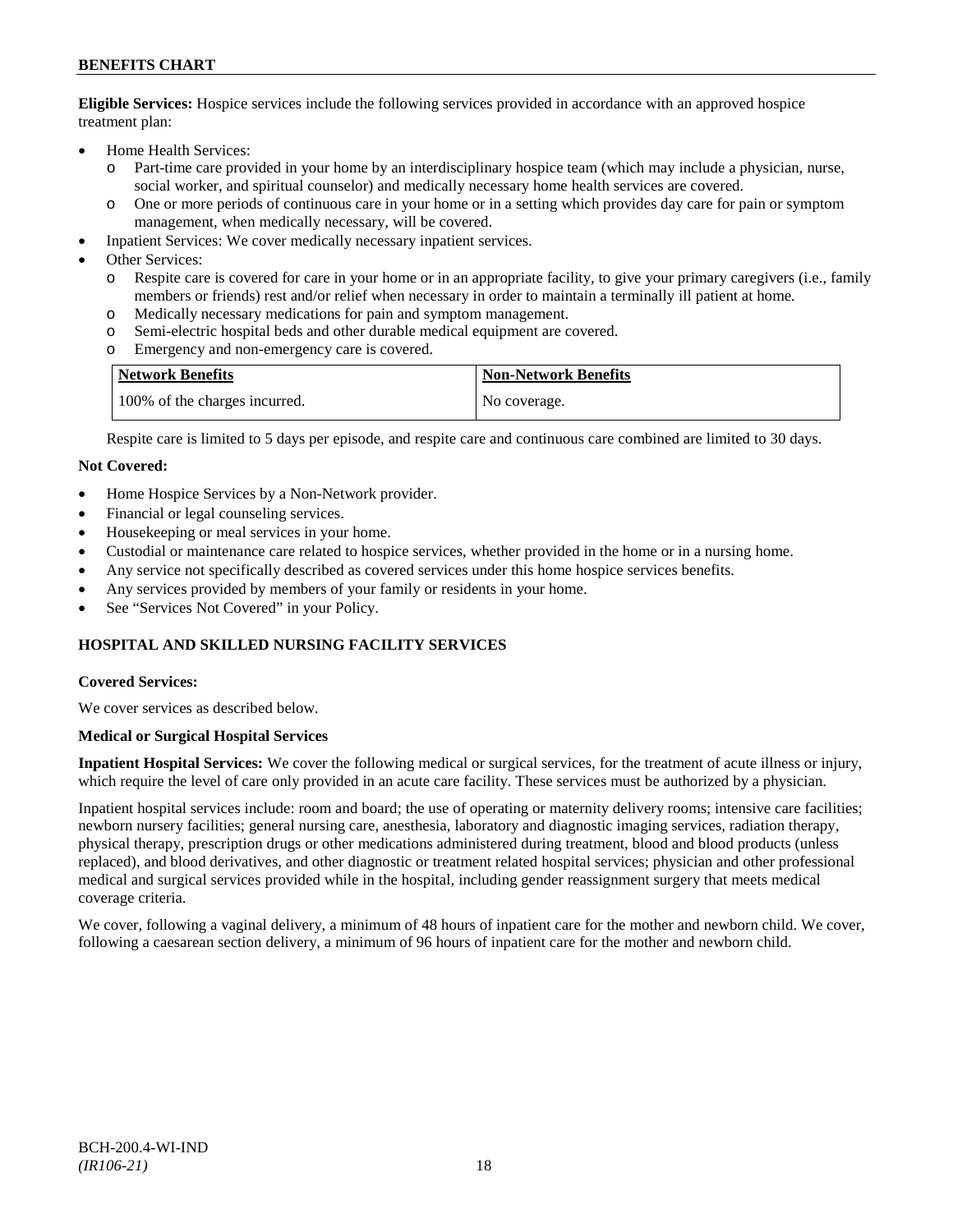Health insurance issuers generally may not, under Federal law, restrict benefits for any hospital length of stay in connection with childbirth for the mother of newborn child to less than 48 hours following a vaginal delivery, or less than 96 hours following a caesarean section. However, Federal law generally does not prohibit the mother's or newborn's attending provider, after consulting with the mother, from discharging the mother or her newborn earlier than 48 hours (or 96 hours as applicable). In any case plans and issuers may not, under Federal law, require that a provider obtain authorization from the plan or the insurance issuer for prescribing a length of stay not in excess of 48 hours (or 96 hours).

| Network Benefits              | <b>Non-Network Benefits</b>  |
|-------------------------------|------------------------------|
| 100% of the charges incurred. | 50% of the charges incurred. |

Each Insured's admission or confinement, including that of a newborn child, is separate and distinct from the admission or confinement of any other Insured.

**Outpatient Hospital, Ambulatory Care or Surgical Facility Services:** We cover the following medical and surgical services, for diagnosis or treatment of illness or injury on an outpatient basis. These services must be authorized by a physician.

Outpatient services include: use of operating rooms, maternity delivery rooms or other outpatient departments, rooms or facilities; and the following outpatient services: general nursing care, anesthesia, laboratory and diagnostic imaging services, radiation therapy, physical therapy, drugs administered during treatment, blood and blood products (unless replaced), and blood derivatives, and other diagnostic or treatment related outpatient services; physician and other professional medical and surgical services provided while an outpatient, including colonoscopies (starting at age 50, or under age 50 for people at high risk of colorectal cancer), and gender reassignment surgery that meets medical coverage criteria.

For Network Benefits, non-emergent, scheduled outpatient Magnetic Resonance Imaging (MRI) and Computed Tomography (CT) must be provided at a designated facility. Your physician or facility will obtain or verify prior authorization for these services, as needed.

To see the benefit level for diagnostic imaging services, laboratory services and physical therapy, see benefits under Diagnostic Imaging Services, Laboratory Services and Physical Therapy in this Benefits Chart.

| <b>Network Benefits</b>       | <b>Non-Network Benefits</b>  |
|-------------------------------|------------------------------|
| 100% of the charges incurred. | 50% of the charges incurred. |

**Skilled Nursing Facility Care:** We cover room and board, daily skilled nursing and related ancillary services for post-acute treatment and rehabilitative care of illness or injury that meets medical coverage criteria.

| <b>Network Benefits</b>                      | <b>Non-Network Benefits</b>                  |
|----------------------------------------------|----------------------------------------------|
| 100% of the charges incurred.                | 50% of the charges incurred.                 |
| Limited to a 30 day maximum per confinement. | Limited to a 30 day maximum per confinement. |

Each day of services provided under the Network Benefits and Non-Network Benefits, combined, applies toward the maximum shown above.

## **Not Covered:**

- Services for items for personal convenience, such as television rental, are not covered.
- See "Services Not Covered" in your Policy.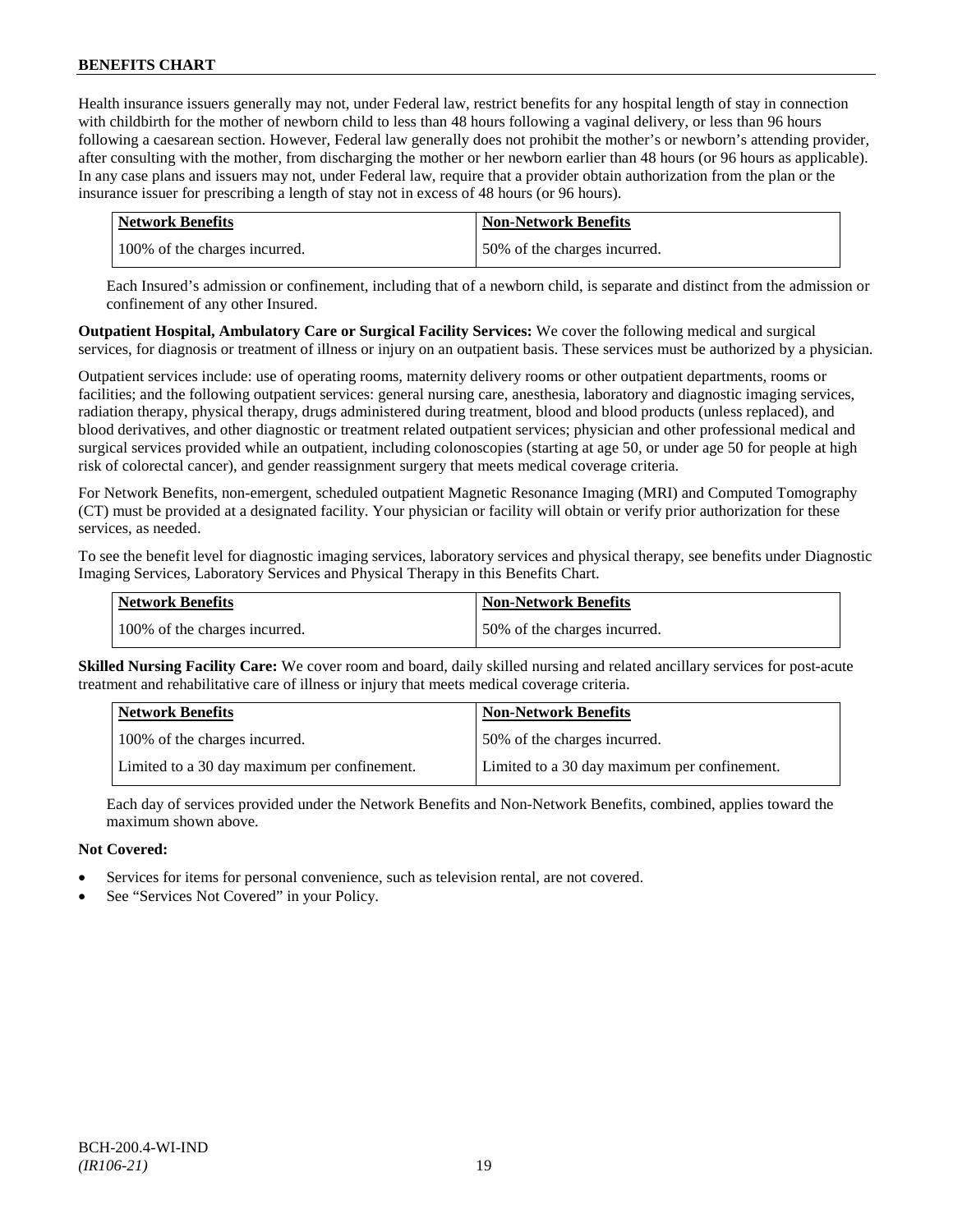## **INFERTILITY SERVICES**

#### **Covered Services:**

We cover the diagnosis of infertility. These services include diagnostic procedures and tests provided in connection with an infertility evaluation, office visits and consultations to diagnose infertility.

| Network Benefits              | <b>Non-Network Benefits</b>  |
|-------------------------------|------------------------------|
| 100% of the charges incurred. | 50% of the charges incurred. |

Coverage is limited to office visits and consultations to diagnose infertility. Treatment is not covered.

#### **Not Covered:**

- Treatment of infertility, including, but not limited to, office visits, laboratory, diagnostic imaging services, and drugs for the treatment of infertility; assisted reproduction, including, but not limited to gamete intrafallopian tube transfer (GIFT), zygote intrafallopian tube transfer (ZIFT), intracytoplasmic sperm injection (ICSI), and/or in-vitro fertilization (IVF), and all charges associated with such procedures; reversal of sterilization; artificial insemination; and sperm, ova or embryo acquisition, retrieval or storage; however, we do cover office visits and consultations to diagnose infertility.
- Services related to the establishment of surrogate pregnancy and fees for a surrogate.
- See "Services Not Covered" in your Policy.

## **LABORATORY SERVICES**

### **Covered Services:**

We cover laboratory tests when ordered by a provider and provided in a clinic or outpatient hospital facility. This includes blood tests to detect lead exposure in children between the ages of 6 months and 72 months.

To see the benefit level for inpatient hospital or skilled nursing facility services, see benefits under Inpatient Hospital and Skilled Nursing Facility Services in this Benefits Chart.

**Prostate-Specific Antigen (PSA) Test Coverage.** We cover prostate cancer screening for men 40 years of age or over who are symptomatic or in a high-risk category and for all men 50 years of age or older. Coverage includes prostate-specific antigen blood test and digital rectal examination.

| <b>Network Benefits</b>       | <b>Non-Network Benefits</b>  |
|-------------------------------|------------------------------|
| 100% of the charges incurred. | 50% of the charges incurred. |

#### **All other laboratory services**

#### **Services for Illness or Injury**

| <b>Network Benefits</b>       | <b>Non-Network Benefits</b>  |
|-------------------------------|------------------------------|
| 100% of the charges incurred. | 50% of the charges incurred. |

#### **Preventive Services**

Laboratory services associated with preventive services are covered at the benefit level shown in the "Preventive Services" section of this Benefits Chart.

#### **Not Covered:**

See "Services Not Covered" in your Policy.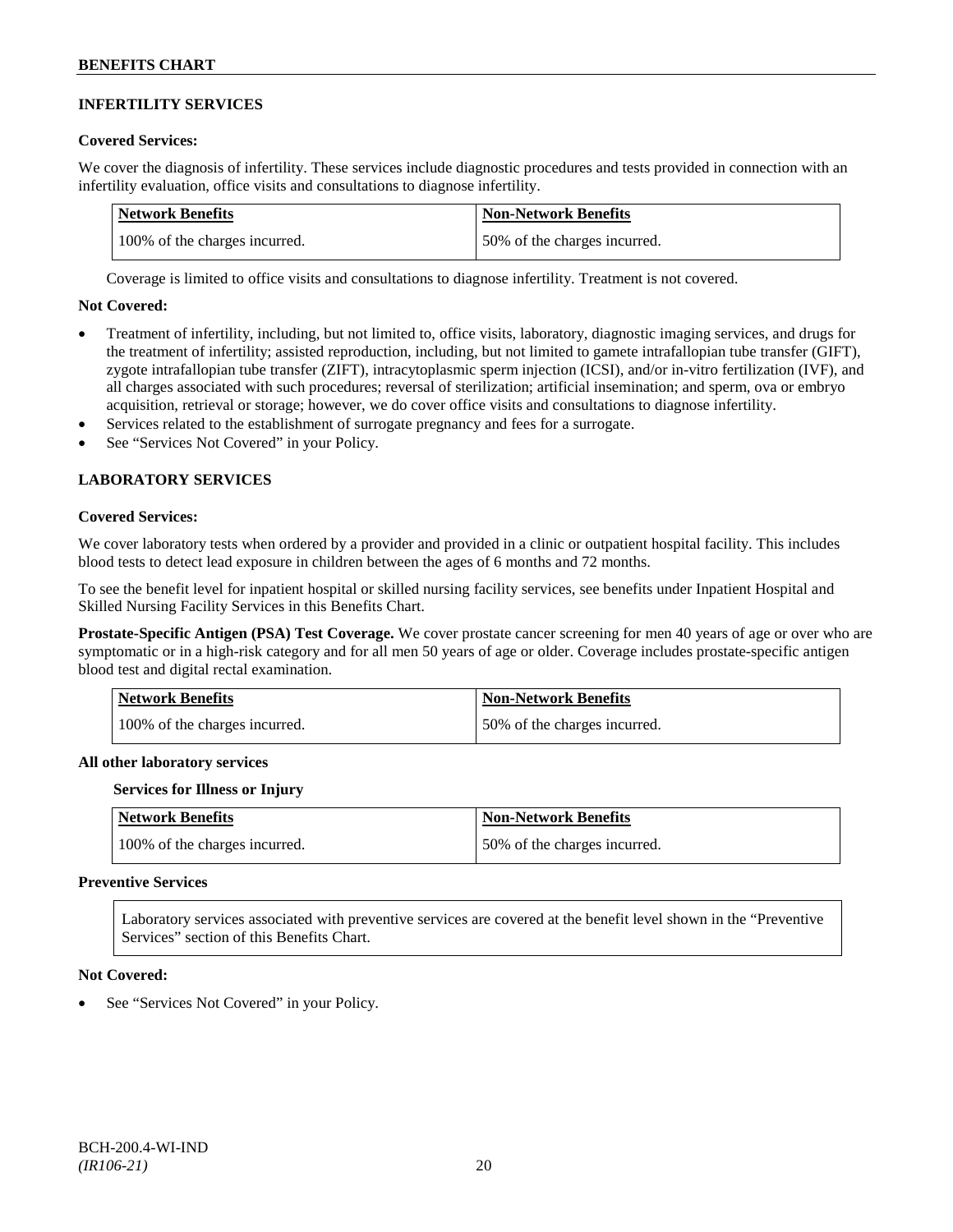## **MASTECTOMY RECONSTRUCTION BENEFIT**

## **Covered Services:**

We cover reconstruction of the breast on which the mastectomy has been performed; surgery and reconstruction of the other breast to produce symmetrical appearance, and prostheses and physical complications of all stages of mastectomy, including lymphedemas.

| Coverage level is same as corresponding Non-Network<br>Coverage level is same as corresponding Network<br>Benefits, depending on type of service provided, such<br>Benefits, depending on type of service provided, such | <b>Network Benefits</b>                              | <b>Non-Network Benefits</b>                          |
|--------------------------------------------------------------------------------------------------------------------------------------------------------------------------------------------------------------------------|------------------------------------------------------|------------------------------------------------------|
| <b>Outpatient Hospital Services.</b><br><b>Outpatient Hospital Services.</b>                                                                                                                                             | as Office Visits for Illness or Injury, Inpatient or | as Office Visits for Illness or Injury, Inpatient or |

## **Not Covered:**

See "Services Not Covered" in your Policy.

## **MEDICATION THERAPY DISEASE MANAGEMENT PROGRAM**

## **Covered Services:**

If you meet our criteria for coverage, you may qualify for our Medication Therapy Disease Management Program.

The program covers consultations with a designated Network pharmacist.

Covered services are based on established medical policies, which are subject to periodic review and modification by the medical directors. These medical policies (medical coverage criteria) are available by calling Member Services, or logging on to your "*my*HealthPartners" account at [healthpartners.com.](http://www.healthpartners.com/)

| <b>Network Benefits</b>                                     | <b>Non-Network Benefits</b> |
|-------------------------------------------------------------|-----------------------------|
| 100% of the charges incurred.<br>Deductible does not apply. | No coverage.                |

## **Not Covered:**

See "Services Not Covered" in your Policy.

## **OFFICE VISITS FOR ILLNESS OR INJURY**

#### **Covered Services:**

We cover the following when medically necessary: professional medical and surgical services and related supplies, including biofeedback, of physicians and other health care providers; blood and blood products (unless replaced) and blood derivatives.

We cover diagnosis and treatment of illness or injury to the eyes. Where contact or eye glass lenses are prescribed as medically necessary for the post-operative treatment of cataracts or for the treatment of aphakia, or keratoconus, we cover the initial evaluation, lenses and fitting. Insureds must pay for lens replacement beyond the initial pair.

## **Office visits**

| Network Benefits              | <b>Non-Network Benefits</b>  |
|-------------------------------|------------------------------|
| 100% of the charges incurred. | 50% of the charges incurred. |

#### **Convenience Clinics**

| <b>Network Benefits</b>       | <b>Non-Network Benefits</b>  |
|-------------------------------|------------------------------|
| 100% of the charges incurred. | 50% of the charges incurred. |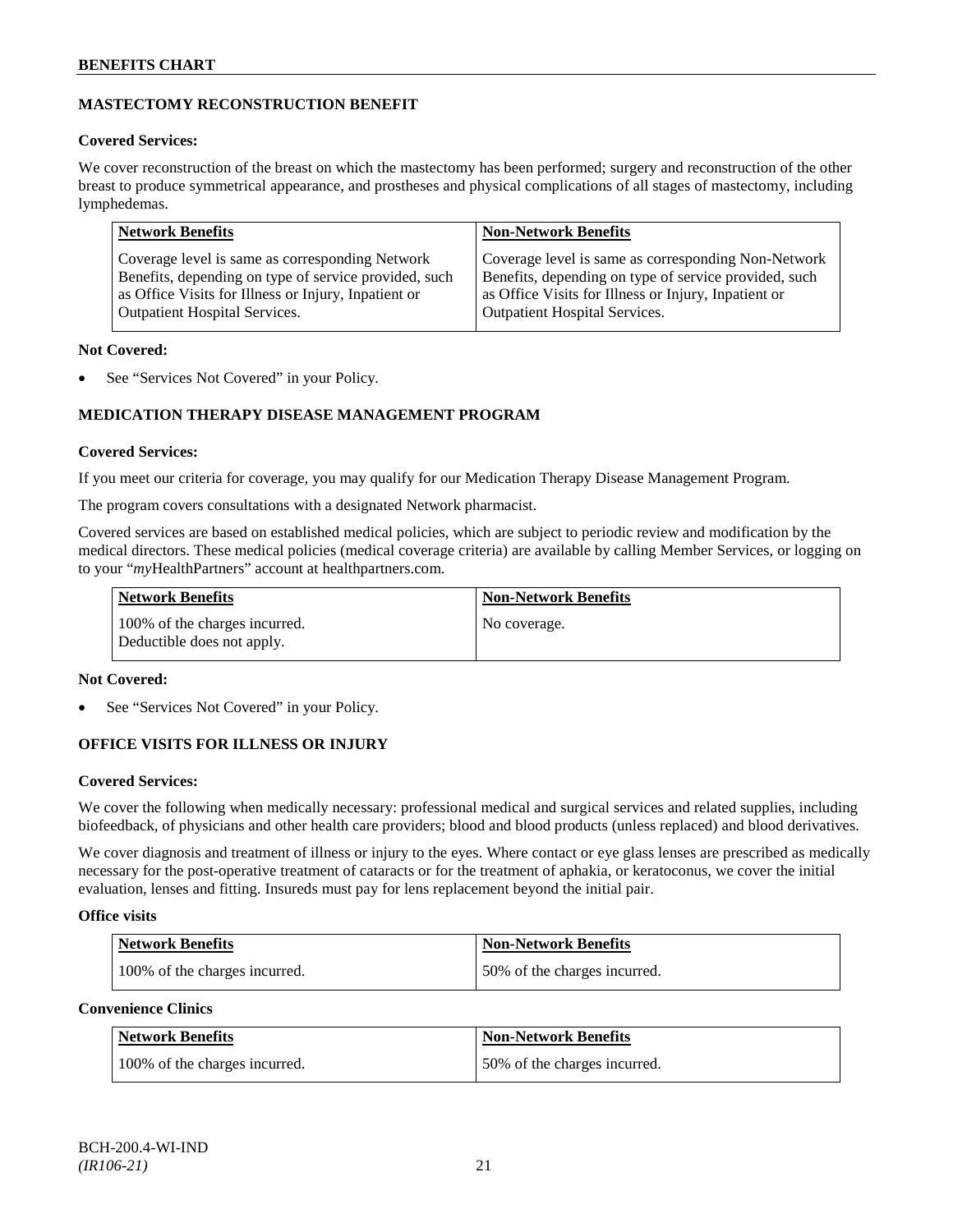## **Scheduled Telephone Visits**

| <b>Network Benefits</b>       | <b>Non-Network Benefits</b>  |
|-------------------------------|------------------------------|
| 100% of the charges incurred. | 50% of the charges incurred. |

## **E-visits**

## **Access to Online Care through virtuwell a[t virtuwell.com](http://www.virtuwell.com/)**

| <b>Network Benefits</b>       | <b>Non-Network Benefits</b> |
|-------------------------------|-----------------------------|
| 100% of the charges incurred. | No coverage.                |

## **All Other E-visits**

| Network Benefits              | <b>Non-Network Benefits</b>  |
|-------------------------------|------------------------------|
| 100% of the charges incurred. | 50% of the charges incurred. |

# **First Three Visits with a Primary Care Provider**

| The first three office visits, convenience clinic visits,<br>telephone visits and e-visits combined in a calendar<br>year are not subject to the deductible.                                                      |
|-------------------------------------------------------------------------------------------------------------------------------------------------------------------------------------------------------------------|
| If any of the first three visits are virtuwell visits, they<br>are covered at 100%.                                                                                                                               |
| If any of the first three visits are office visits, they are<br>covered at 100%, subject to a copayment of \$30 per<br>visit.                                                                                     |
| If any of the first three visits are convenience clinic<br>visits, telephone visits or e-visits (other than virtuwell),<br>they are covered at 100%, subject to a copayment of<br>\$15.                           |
| Then services will be covered at the deductible and<br>coinsurance and/or copayment indicated for office<br>visits, convenience clinic visits, telephone visits and<br>e-visits.                                  |
| Physician services are included; however, office.<br>procedure, laboratory, radiology and other ancillary<br>services are not included and will be subject to the<br>deductible and coinsurance and/or copayment. |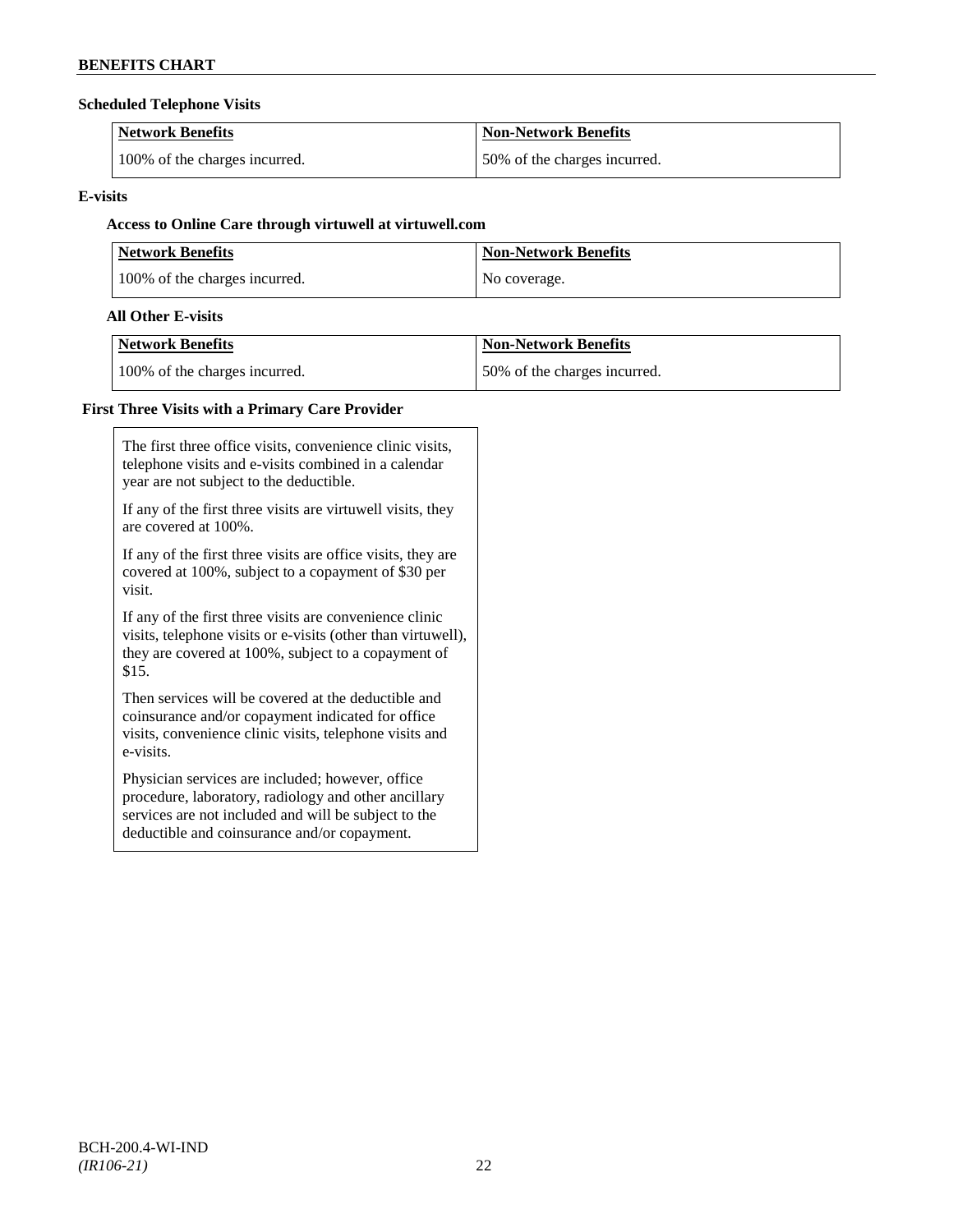## **Injections Administered in a Physician's Office, other than immunizations**

## **Allergy Injections**

| Network Benefits              | Non-Network Benefits         |
|-------------------------------|------------------------------|
| 100% of the charges incurred. | 50% of the charges incurred. |

## **All Other Injections**

| Network Benefits              | <b>Non-Network Benefits</b>  |
|-------------------------------|------------------------------|
| 100% of the charges incurred. | 50% of the charges incurred. |

## **Not Covered:**

- Court ordered treatment, except as described in this Benefits Chart. Any resulting court ordered treatment for mental health services will be subject to the Policy's requirement for medical necessity.
- See "Services Not Covered" in your Policy.

## **PEDIATRIC EYEWEAR**

## **Covered Services:**

We cover pediatric eyewear for children, subject to our medical coverage criteria. Coverage under this provision will continue until the end of the month in which the child turns age 19. We also cover low vision services. These medical policies (medical coverage criteria) are available by calling Member Services, or logging on to your "*my*HealthPartners" account at [healthpartners.com.](http://www.healthpartners.com/)

| <b>Network Benefits</b>       | <b>Non-Network Benefits</b> |
|-------------------------------|-----------------------------|
| 100% of the charges incurred. | No coverage.                |

Limited to one pair of eyeglasses (lenses and frames), or one pair of contact lenses per calendar year.

## **Not Covered:**

- Replacement of eyeglasses or contact lenses due to loss or theft.
- Contact lenses for cosmetic purposes.
- See "Services Not Covered" in your Policy.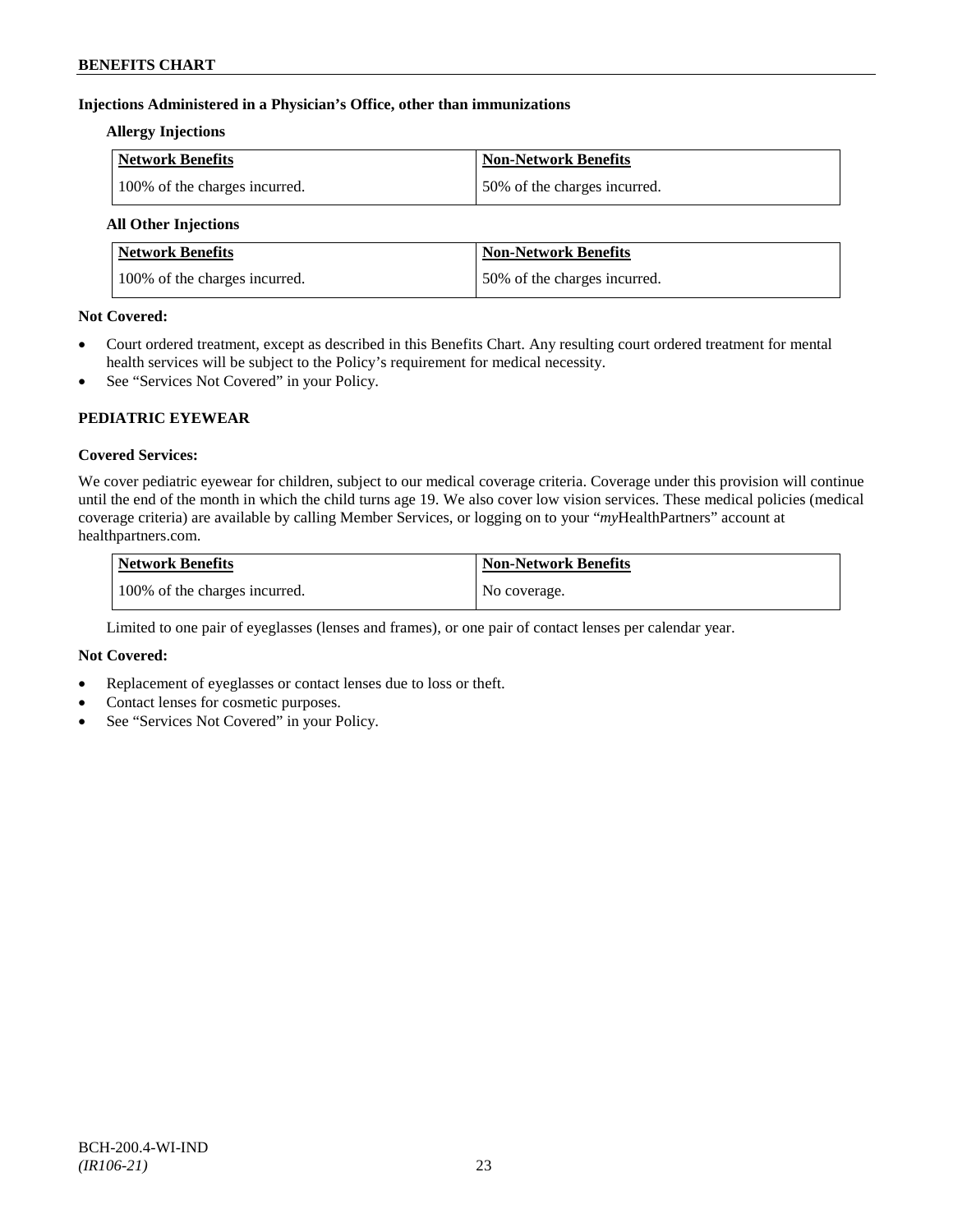## **PHYSICAL THERAPY, OCCUPATIONAL THERAPY, SPEECH THERAPY AND OTHER SPECIFIED THERAPIES**

## **Covered Services:**

We cover the following physical therapy, occupational therapy and speech therapy services:

- Medically necessary rehabilitative care to correct the effects of illness or injury.
- Habilitative services rendered for congenital, developmental or medical conditions which have significantly limited the successful initiation of normal speech and normal motor development.

Massage therapy which is performed in conjunction with other treatment/modalities by a physical or occupational therapist, is part of a prescribed treatment plan and is not billed separately is covered.

We cover services provided in a clinic. We also cover physical therapy provided in an outpatient hospital facility. To see the benefit level for inpatient hospital or skilled nursing facility services, see benefits under "Inpatient Hospital and Skilled Nursing Facility Services".

### **Rehabilitative Care**

| <b>Network Benefits</b>                                                                       | <b>Non-Network Benefits</b>                                                                   |
|-----------------------------------------------------------------------------------------------|-----------------------------------------------------------------------------------------------|
| 100% of the charges incurred.                                                                 | 50% of the charges incurred.                                                                  |
| Physical, Occupational and Speech Therapy are limited<br>to 20 visits each per calendar year. | Physical, Occupational and Speech Therapy are<br>limited to 20 visits each per calendar year. |

In addition to the services provided above, we cover a minimum of:

20 visits per calendar year for pulmonary rehabilitation therapy,

36 visits per calendar year for cardiac rehabilitation therapy,

30 visits per calendar year for post-cochlear implant aural therapy,

20 visits per calendar year for cognitive rehabilitation therapy.

The maximum number of visits are combined for Network Benefits and Non-Network Benefits.

## **Habilitative Care**

| <b>Network Benefits</b>                                                                       | <b>Non-Network Benefits</b>                                                                   |
|-----------------------------------------------------------------------------------------------|-----------------------------------------------------------------------------------------------|
| 100% of the charges incurred.                                                                 | 50% of the charges incurred.                                                                  |
| Physical, Occupational and Speech Therapy are limited<br>to 20 visits each per calendar year. | Physical, Occupational and Speech Therapy are<br>limited to 20 visits each per calendar year. |

The maximum number of visits is combined for Network Benefits and Non-Network Benefits.

## **Not Covered:**

- Massage therapy for the purpose of comfort or convenience of the Insured.
- See "Services Not Covered" in your Policy.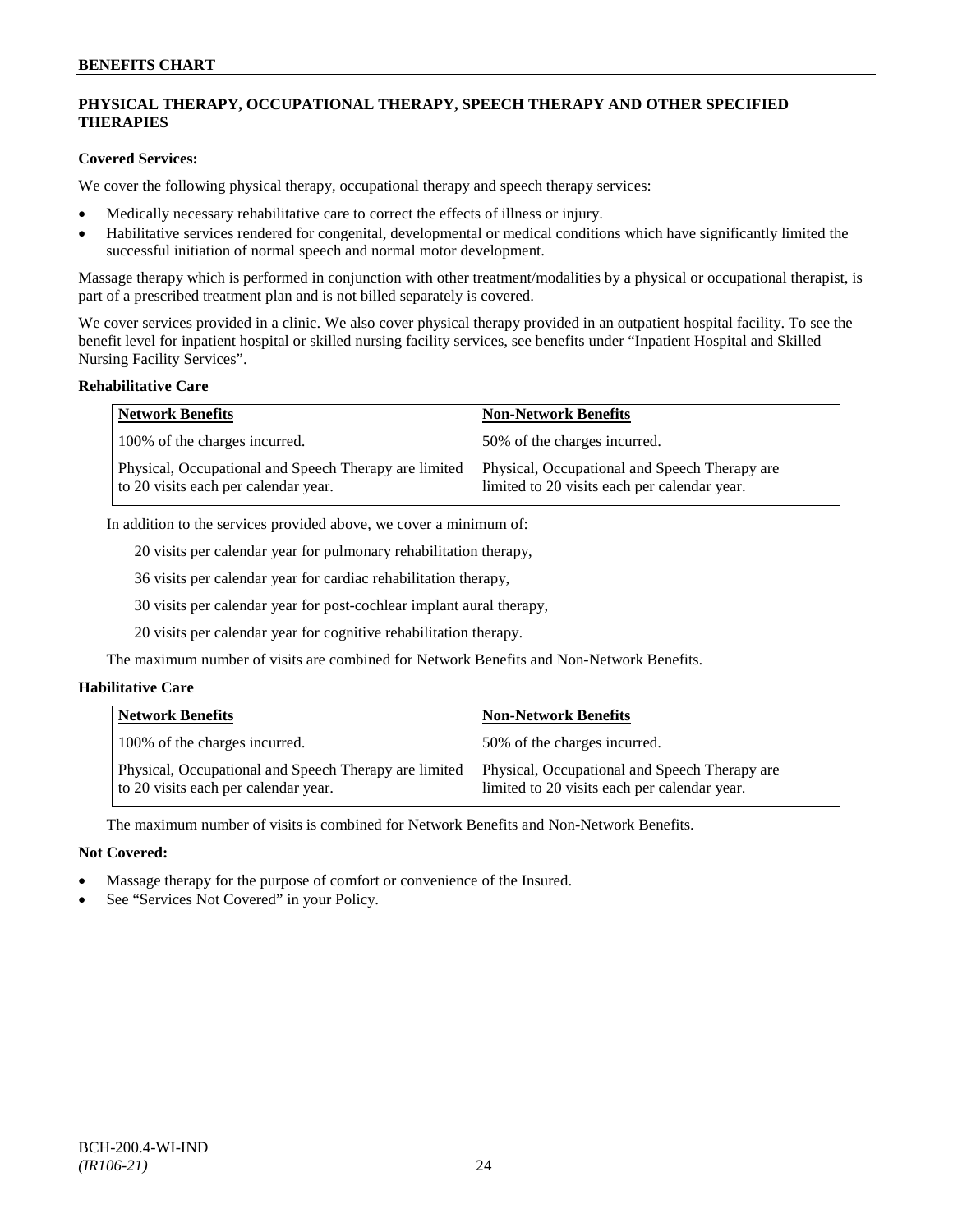## **PRESCRIPTION DRUG SERVICES**

#### **Covered Services:**

We cover prescription drugs and medications that can be self-administered or are administered in a physician's office.

## **For Network Benefits, drugs and medications must be obtained at a network pharmacy.**

## **Outpatient Drugs (except as specified below)**

| <b>Network Benefits</b>                                                                                                                                                                                                                                               | <b>Non-Network Benefits</b>  |
|-----------------------------------------------------------------------------------------------------------------------------------------------------------------------------------------------------------------------------------------------------------------------|------------------------------|
| 100% of the charges incurred, subject to a copayment of<br>\$5 for generic low cost formulary drugs, and 100% of<br>the charges incurred, subject to a copayment of \$25 for<br>generic high cost formulary drugs.<br>Deductible does not apply.                      | 50% of the charges incurred. |
| Brand name formulary drugs are covered at 100% of the<br>charges incurred.                                                                                                                                                                                            |                              |
| Non-formulary drugs are covered at 50% of the charges<br>incurred.100% of the charges incurred.                                                                                                                                                                       |                              |
| In no event will your cost for a formulary insulin drug<br>exceed \$25. Deductible does not apply to formulary<br>insulin drugs.                                                                                                                                      |                              |
| <b>Oral chemotherapy drugs</b> are included on the<br>Specialty Drug List. However, you pay the applicable<br>outpatient drug copayment. As required by Wisconsin<br>law, your maximum copayment will not be more than<br>\$100 per prescription for a 30-day supply. |                              |

## **Mail Order Drugs**

| <b>Network Benefits</b>                                                                                                                                                                                            | <b>Non-Network Benefits</b> |
|--------------------------------------------------------------------------------------------------------------------------------------------------------------------------------------------------------------------|-----------------------------|
| For your convenience, you may also get up to a 90-day<br>supply of outpatient prescription drugs that can be self-<br>administered through the designated mail order service.                                      | See Network Benefits.       |
| Outpatient drugs ordered through this service are.<br>covered at the benefit percent and copayments shown in<br>Outpatient Drugs above.                                                                            |                             |
| New prescriptions to treat chronic conditions and trial<br>drugs will be limited to quantity limits described at the<br>end of this section. You will have to pay one copayment<br>for your initial 30-day supply. |                             |
| Specialty Drugs are not available through the mail order<br>service.                                                                                                                                               |                             |

## **Tobacco Cessation Drugs are covered for all FDA approved tobacco cessation drugs**

| Network Benefits                                            | <b>Non-Network Benefits</b>  |
|-------------------------------------------------------------|------------------------------|
| 100% of the charges incurred.<br>Deductible does not apply. | 50% of the charges incurred. |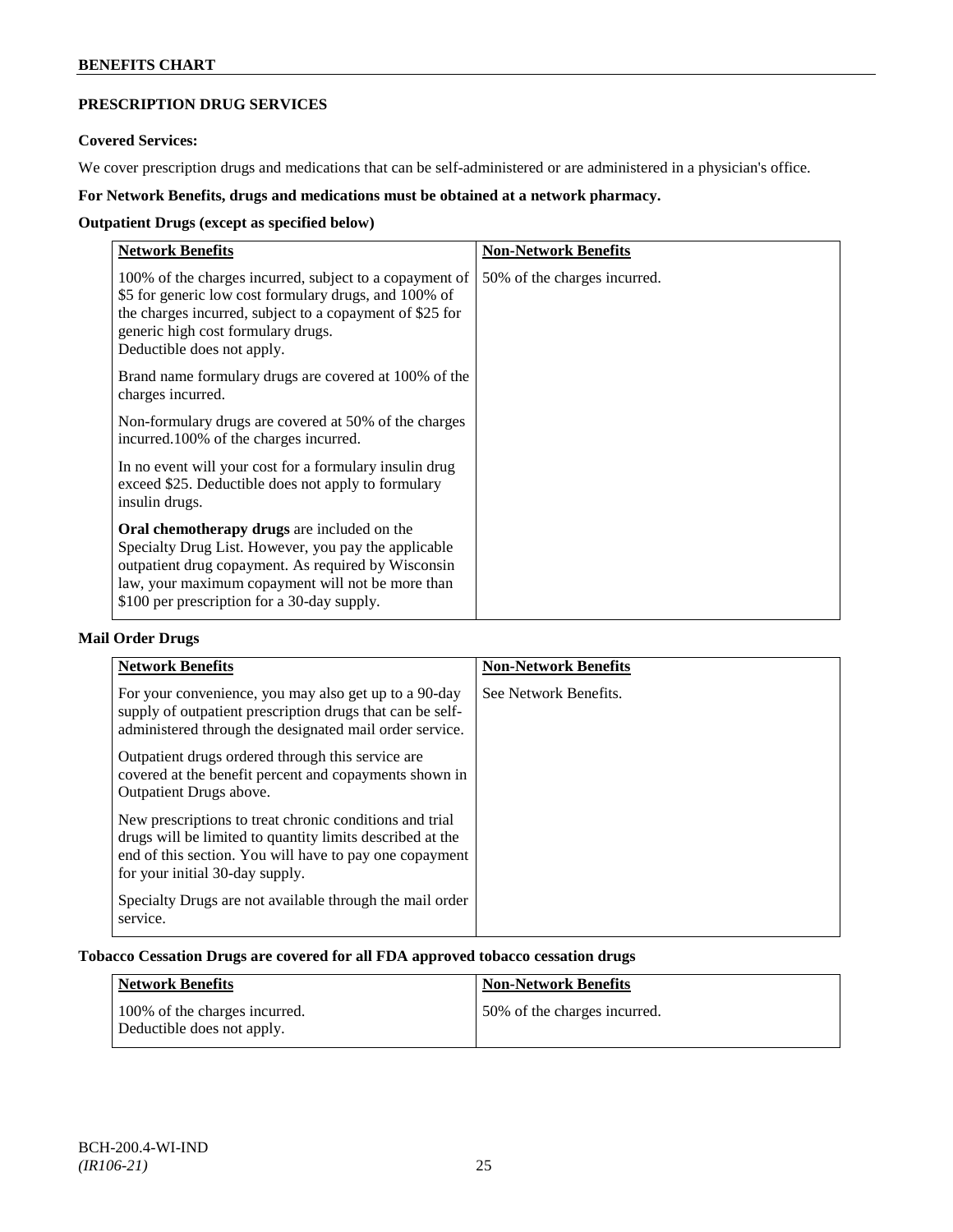## **Contraceptive Drugs**

| <b>Network Benefits</b>                                                                                                                                         | <b>Non-Network Benefits</b>  |
|-----------------------------------------------------------------------------------------------------------------------------------------------------------------|------------------------------|
| 100% of the charges incurred for formulary drugs.<br>Deductible does not apply.                                                                                 | 50% of the charges incurred. |
| If a physician requests that a Non-Formulary<br>contraceptive drug be dispensed as written, the drug<br>will be covered at 100%, not subject to the deductible. |                              |

## **Specialty Drugs that are Self-Administered**

| <b>Network Benefits</b>                                                                                                                                                                                                                                        | <b>Non-Network Benefits</b> |
|----------------------------------------------------------------------------------------------------------------------------------------------------------------------------------------------------------------------------------------------------------------|-----------------------------|
| 100% of the charges incurred.                                                                                                                                                                                                                                  | No coverage.                |
| Oral chemotherapy drugs are included on the<br>Specialty Drug List. However, you pay the applicable<br>outpatient drug copayment. As required by Wisconsin<br>law, your maximum copayment will not be more than<br>\$100 per prescription for a 30-day supply. |                             |

In order for the plan to better manage available manufacturer-funded copayment assistance, copayments for certain specialty medications may vary and be set to approximate the maximum of any available manufacturer-funded copayment assistance programs. However, in no case will true out-of-pocket costs to the Insured be greater than the maximum copayment/coinsurance shown in this Benefits Chart. Manufacturer-funded copayment assistance received by an Insured will not apply to the Insured's annual deductible or out-of-pocket limit.

Specialty Drugs are limited to drugs on the Specialty Drug List and must be obtained from a designated vendor.

## **Limitations:**

- Certain drugs may require prior authorization as indicated on the Formulary. HealthPartners may require prior authorization for the drug and also the site where the drug will be provided. Certain drugs are subject to our utilization review process and quantity limits.
- Certain non-formulary drugs require prior authorization. In addition, certain drugs may be subject to any quantity limits applied as part of our trial program.
- If an Insured requests a brand name drug when there is a generic equivalent, the brand name drug will be covered up to the charge that would apply to the generic drug, minus any required copayment. If a physician requests that a brand name drug be dispensed as written, and we determine the brand name drug is medically necessary, the drug will be paid at the brand name drug benefit.
- We may require Insureds to try over-the-counter (OTC) drug alternatives before approving more costly formulary prescription drugs.
- Unless otherwise specified in the Prescription Drug Services section, you may receive up to a 30-day supply per prescription.
- New prescriptions to treat certain chronic conditions are limited to a 30-day supply.
- A 90-day supply will be covered and dispensed only at pharmacies that participate in our extended day supply program.
- No more than a 30-day supply of Specialty Drugs will be covered and dispensed at a time unless it's a manufacturer supplied drug that cannot be split that supplies the Insured with more than a 30-day supply.
- If a copayment is required, you must pay one copayment for each 30-day supply, or portion thereof.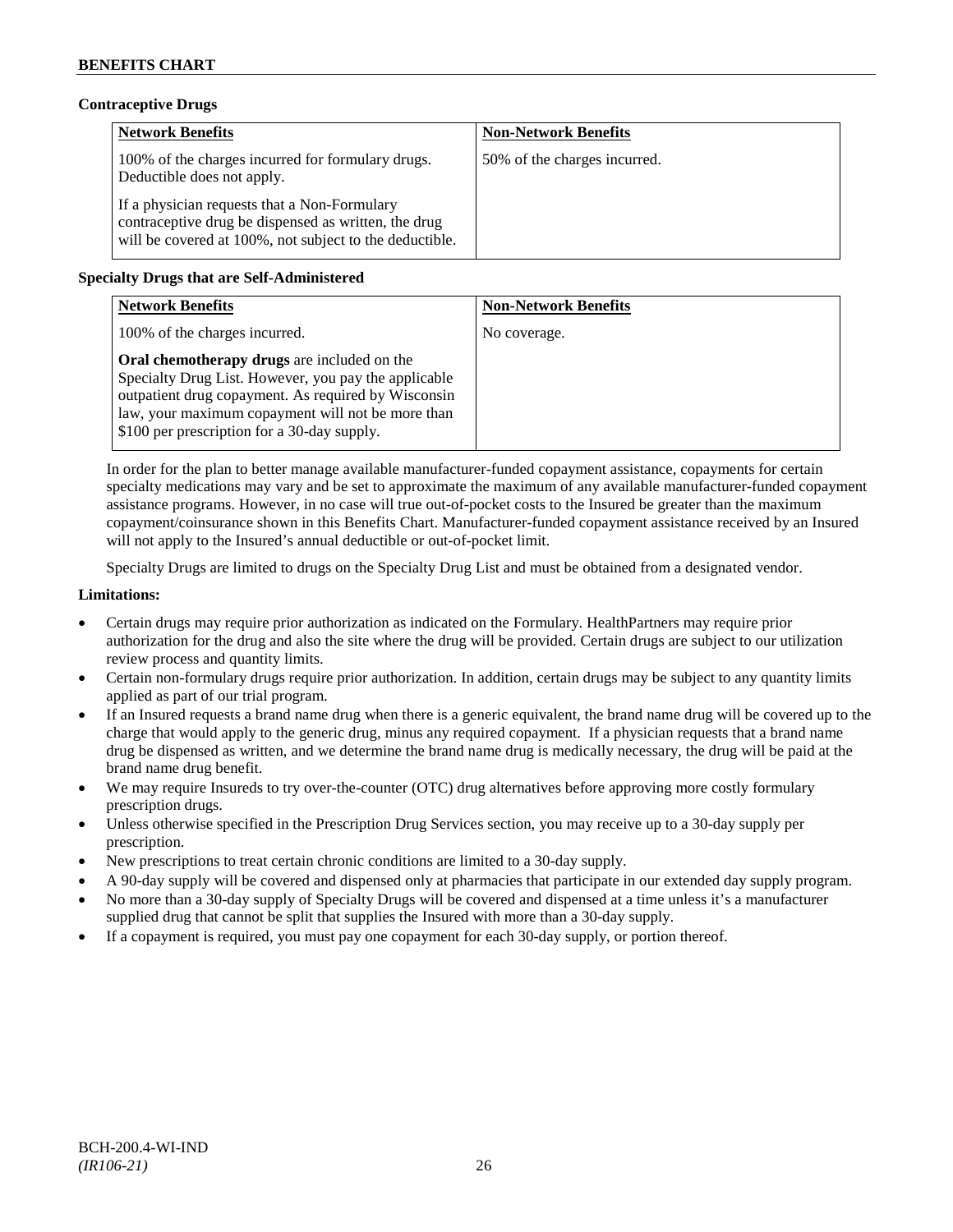### **Not Covered:**

- Replacement of prescription drugs, medications, equipment and supplies due to loss, damage or theft.
- Nonprescription (over-the-counter) drugs or medications, including, but not limited to, vitamins, supplements, homeopathic remedies, and non-FDA approved drugs, unless listed on the Formulary and prescribed by a physician or legally authorized health care provider under applicable state and federal law. This exclusion does not include over-thecounter contraceptives for women as allowed under the Affordable Care Act when the Insured obtains a prescription for the item. In addition, if the Insured obtains a prescription, this exclusion does not include aspirin to prevent cardiovascular disease for men and women of certain ages; folic acid supplements for women who may become pregnant; fluoride chemoprevention supplements for children without fluoride in their water source; and iron supplements for children age 6- 12 who are at risk for anemia.
- All drugs for the treatment of sexual dysfunction.
- All drugs for the treatment of growth deficiency.
- All drugs for the treatment of infertility.
- Medical cannabis.
- Drugs on the Excluded Drug List. The Excluded Drug List includes select drugs within a therapy class that are not eligible for coverage. This includes drugs that may be excluded for certain indications. The Excluded Drug List is available at [healthpartners.com.](http://www.healthpartners.com/)
- Drugs that are newly approved by the FDA until they are reviewed and approved by HealthPartners Pharmacy and Therapeutics Committee.
- Medical devices approved by the FDA will not be covered under the Prescription Drug Services section unless they are on our formulary. Covered medical devices are generally submitted and reimbursed under your medical benefits.
- See "Services Not Covered" in your Policy.

### **PREVENTIVE SERVICES**

### **Applicable Definitions:**

**Routine Preventive Services** are routine healthcare services that include screenings, check-ups and counseling to prevent illness, disease or other health problems before symptoms occur.

**Diagnostic Services** are services to help a provider understand your symptoms, diagnose illness and decide what treatment may be needed. They may be the same services that are listed as preventive services, but they are being used as diagnostic services. Your provider will determine if these services are preventive or diagnostic. These services are not preventive if received as part of a visit to diagnose, manage or maintain an acute or chronic medical condition, illness or injury. When that occurs, unless otherwise indicated below, standard deductibles, copayments or coinsurance apply.

#### **Covered Services:**

We cover preventive services that meet any of the requirements under the Affordable Care Act (ACA) shown in the bulleted items below. These preventive services are covered at 100% under the Network Benefits with no deductible, copayments or coinsurance. (If a preventive service is not required by the ACA and it is covered at a lower benefit level, it will be specified below.) Preventive benefits mandated under the ACA are subject to periodic review and modification. Changes would be effective in accordance with the federal rules. Preventive services mandated by the ACA include:

- Evidence-based items or services that have in effect a rating of A or B in the current recommendations of the United States Preventive Services Task Force with respect to the individual;
- Immunizations for routine use in children, adolescents, and adults that have in effect a recommendation from the Advisory Committee on Immunization Practices of the Centers for Disease Control and Prevention with respect to the individual;
- With respect to infants, children, and adolescents, evidence-informed preventive care and screenings provided for in comprehensive guidelines supported by the Health Resources and Services Administration; and
- With respect to women, preventive care and screenings provided for in comprehensive guidelines supported by the Health Resources and Services Administration.

Covered services are based on established medical policies, which are subject to periodic review and modification by the medical or dental directors. These medical policies (medical coverage criteria) are available by calling Member Services, or logging on to your "*my*HealthPartners" account at [healthpartners.com.](http://www.healthpartners.com/)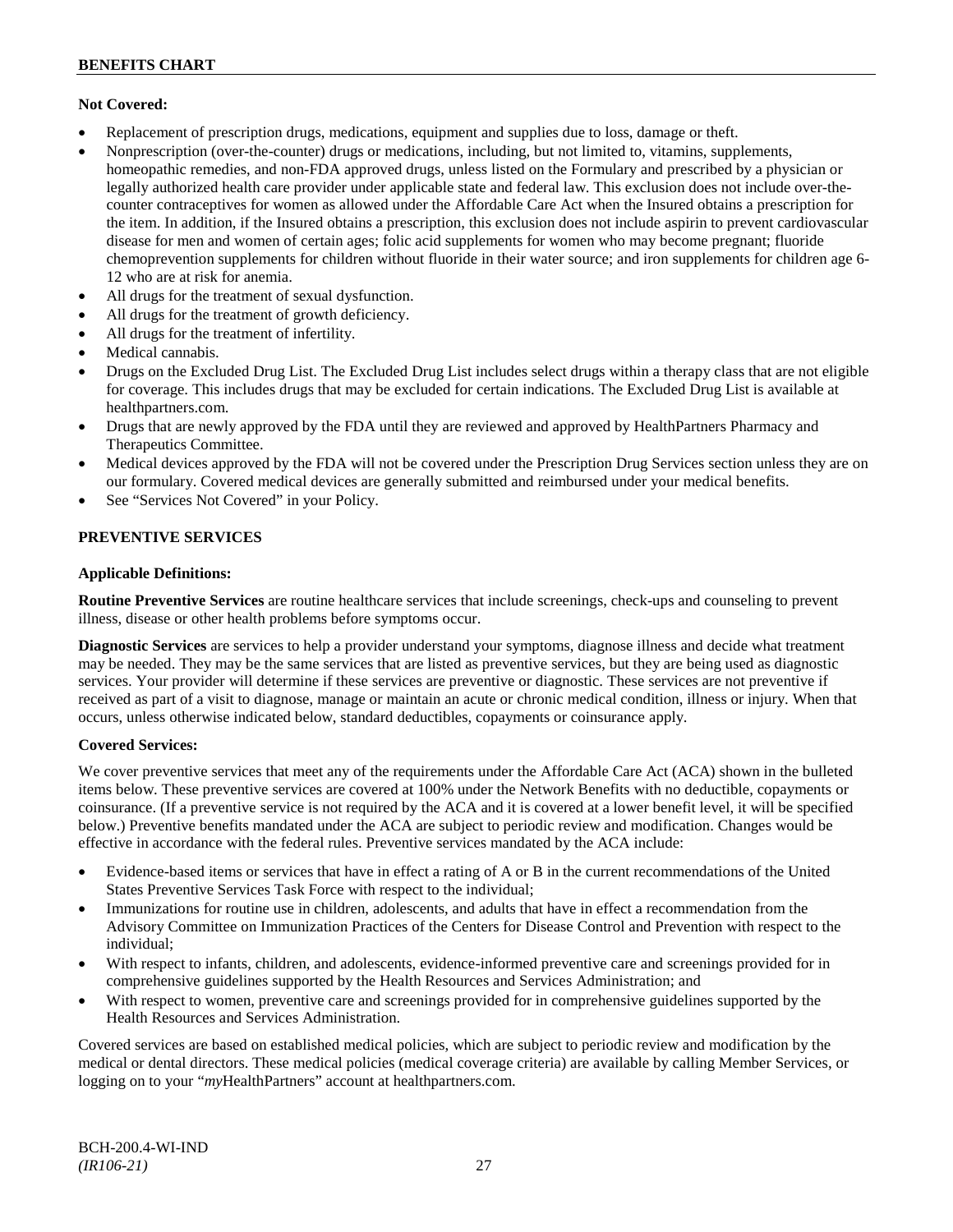### **ACA and state mandated preventive services are covered as follows:**

**Routine Health Exams and Periodic Health Assessments**. A physician or health care provider will counsel you as to how often health assessments are needed based on age, sex and health status. This includes screening and counseling for tobacco cessation and all FDA approved tobacco cessation medications including over-the-counter drugs (as shown in the Prescription Drug Services section).

| Network Benefits                                            | <b>Non-Network Benefits</b>  |
|-------------------------------------------------------------|------------------------------|
| 100% of the charges incurred.<br>Deductible does not apply. | 50% of the charges incurred. |

**Child Health Supervision Services.** This includes pediatric preventive services such as newborn screenings, appropriate immunizations, developmental assessments and laboratory services appropriate to the age of the child from birth to 72 months, and appropriate immunizations to age 18.

| <b>Network Benefits</b>                                     | <b>Non-Network Benefits</b>  |
|-------------------------------------------------------------|------------------------------|
| 100% of the charges incurred.<br>Deductible does not apply. | 50% of the charges incurred. |

### **Routine Prenatal Care and Exams**

| <b>Network Benefits</b>                                     | <b>Non-Network Benefits</b>  |
|-------------------------------------------------------------|------------------------------|
| 100% of the charges incurred.<br>Deductible does not apply. | 50% of the charges incurred. |

**Routine Postnatal Care.** This includes health exams, assessments, education and counseling relating to the period immediately after childbirth.

| <b>Network Benefits</b>                                     | <b>Non-Network Benefits</b>  |
|-------------------------------------------------------------|------------------------------|
| 100% of the charges incurred.<br>Deductible does not apply. | 50% of the charges incurred. |

**Routine Screening Procedures for Cancer.** This includes colorectal screening starting at age 50 and under age 50 for people at high risk of colorectal cancer. This also includes other cancer screenings recommended by the USPSTF with an A or B rating. Women's preventive health services below describe additional routine screening procedures for cancer.

| Network Benefits                                            | <b>Non-Network Benefits</b>  |
|-------------------------------------------------------------|------------------------------|
| 100% of the charges incurred.<br>Deductible does not apply. | 50% of the charges incurred. |

#### **Routine Eye and Hearing Exams for members under the age of 22**

| Network Benefits                                            | <b>Non-Network Benefits</b>  |
|-------------------------------------------------------------|------------------------------|
| 100% of the charges incurred.<br>Deductible does not apply. | 50% of the charges incurred. |

**Professional Voluntary Family Planning Services.** This includes services to prevent or delay a pregnancy, including counseling and education. Services must be provided by a licensed provider.

| <b>Network Benefits</b>                                     | <b>Non-Network Benefits</b>   |
|-------------------------------------------------------------|-------------------------------|
| 100% of the charges incurred.<br>Deductible does not apply. | 150% of the charges incurred. |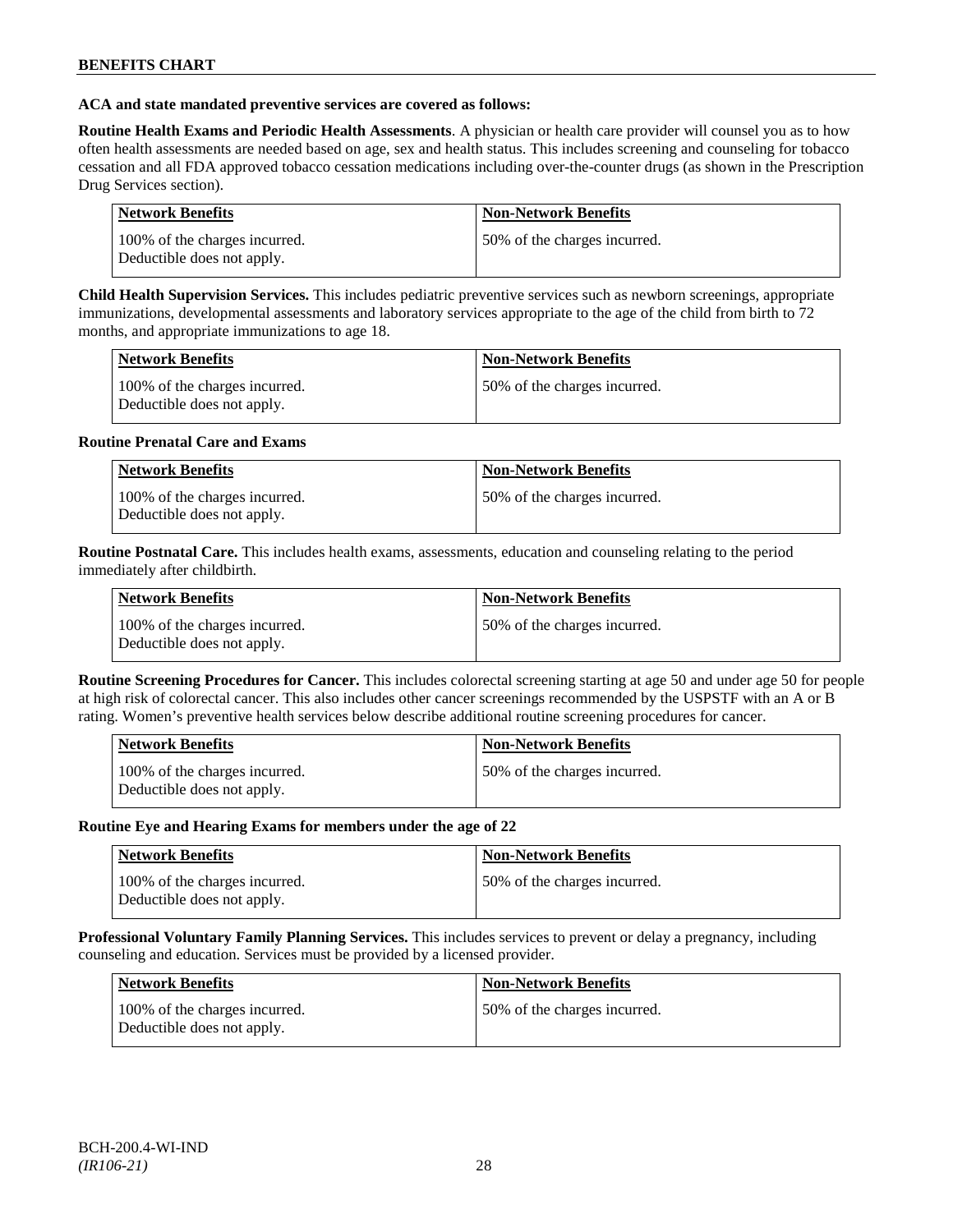## **Adult Immunizations**

| <b>Network Benefits</b>       | <b>Non-Network Benefits</b>    |
|-------------------------------|--------------------------------|
| 100% of the charges incurred. | 100\% of the charges incurred. |
| Deductible does not apply.    | Deductible does not apply.     |

**Women's Preventive Health Services.** This includes mammograms, screenings for cervical cancer (pap smears), breast pumps, human papillomavirus (HPV) testing, counseling for sexually transmitted infections, counseling and screening for human immunodeficiency virus (HIV), and all FDA approved contraceptive methods as prescribed by a doctor, sterilization procedures, education and counseling (see the Prescription Drug Services section for coverage of oral contraceptive drugs). We also provide genetic screening for BRCA if someone in your family has the gene or you have a diagnosis of cancer.

The U.S. Preventive Services Task Force (USPSTF) recommends screening mammography, with or without clinical breast examination (CBE), every 1-2 years for women aged 40 and older. For women age 50 and older, we cover an annual mammogram.

| Network Benefits                                            | Non-Network Benefits         |
|-------------------------------------------------------------|------------------------------|
| 100% of the charges incurred.<br>Deductible does not apply. | 50% of the charges incurred. |

**Obesity Screening and Management.** We cover obesity screening and counseling for all ages during a routine preventive care exam. If you are age 18 or older and have a body mass index of 30 or more, we also cover intensive obesity management to help you lose weight. Your primary care doctor can coordinate these services.

| Network Benefits                                            | <b>Non-Network Benefits</b>  |
|-------------------------------------------------------------|------------------------------|
| 100% of the charges incurred.<br>Deductible does not apply. | 50% of the charges incurred. |

**Preventive Medications.** We cover preventive medications currently recommended by USPSTF with an A or B rating if they are prescribed by your medical provider and they are listed on our Formulary. Preventive medications are subject to periodic review and modification. Changes would be effective in accordance with the federal rules and reflected in our current medical coverage criteria for preventive care services.

| <b>Network Benefits</b>                                     | <b>Non-Network Benefits</b>  |
|-------------------------------------------------------------|------------------------------|
| 100% of the charges incurred.<br>Deductible does not apply. | 50% of the charges incurred. |

## **In addition to any ACA or state mandated preventive services referenced above, we cover the following eligible preventive services:**

## **Routine Hearing Exams for Adults Age 22 and older**

| Network Benefits              | <b>Non-Network Benefits</b>  |
|-------------------------------|------------------------------|
| 100% of the charges incurred. | 50% of the charges incurred. |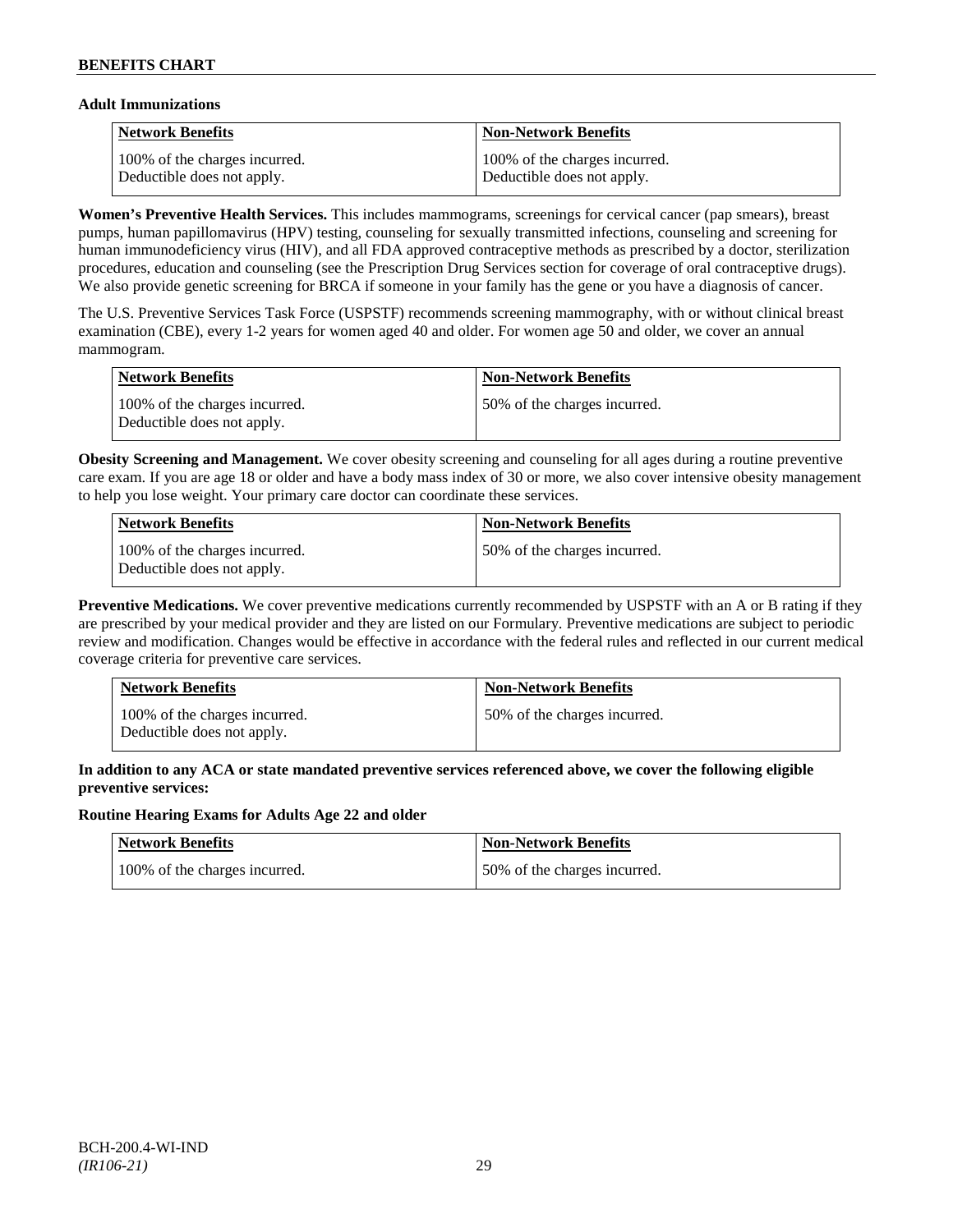**Ovarian Cancer Surveillance Tests for women who are at risk.** "At risk for ovarian cancer" means (1) having a family history that includes any of the following: one or more first-degree or second-degree relatives with ovarian cancer, clusters of female relatives with breast cancer or nonpolyposis colorectal cancer; or (2) testing positive for BRCA1 or BRCA2 mutations. "Surveillance tests for ovarian cancer" means annual screening using: CA-125 serum tumor marker testing, transvaginal ultrasound, pelvic examination or other proven ovarian cancer screening tests currently being evaluated by the federal Food and Drug Administration or by the National Cancer Institute.

| <b>Non-Network Benefits</b>                             |
|---------------------------------------------------------|
| Coverage level is same as corresponding Non-Network     |
| Benefit, depending on type of service provided, such as |
| Diagnostic Imaging Services, Laboratory Services        |
| Office Visits for Illness or Injury, or Preventive      |
|                                                         |
|                                                         |

## **Limitations:**

• Services are not preventive if received as part of a visit to diagnose, manage or maintain an acute or chronic medical condition, illness or injury. When that occurs, unless otherwise indicated above, standard deductibles, copayments or coinsurance apply.

### **Not Covered:**

- Routine eye exams for adults age 22 and older.
- See "Services Not Covered" in your Policy.

## **TRANSPLANT SERVICES**

### **Applicable Definitions:**

**Autologous.** This is when the source of cells is from the individual's own marrow or stem cells.

**Allogeneic.** This is when the source of cells is from a related or unrelated donor's marrow or stem cells.

**Allogeneic Bone Marrow Transplant.** This is when the bone marrow is harvested from the related or unrelated donor and stored. The patient undergoes treatment which includes tumor ablation with high-dose chemotherapy and/or radiation. The bone marrow is reinfused (transplanted).

**Autologous Bone Marrow Transplant.** This is when the bone marrow is harvested from the individual and stored. The patient undergoes treatment which includes tumor ablation with high-dose chemotherapy and/or radiation. The bone marrow is reinfused (transplanted).

**Autologous/Allogeneic Stem Cell Support.** This is a treatment process that includes stem cell harvest from either bone marrow or peripheral blood, tumor ablation with high-dose chemotherapy and/or radiation, stem cell reinfusion, and related care. Autologous/allogeneic bone marrow transplantation and high dose chemotherapy with peripheral stem cell rescue/support are considered to be autologous/allogeneic stem cell support.

**Designated Transplant Center.** This is any health care provider, group or association of health care providers designated by us to provide services, supplies or drugs for specified transplants for our Insureds.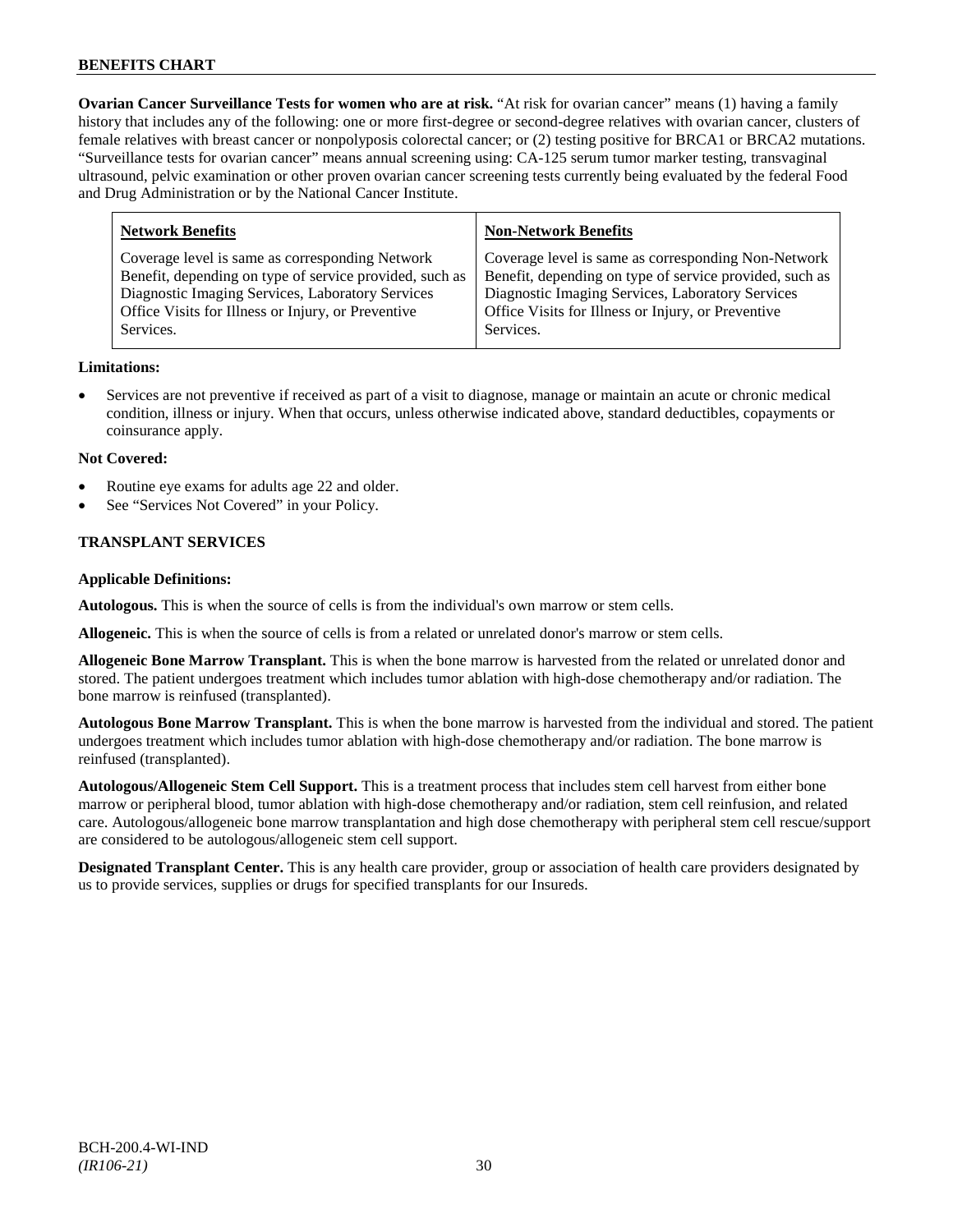**Transplant Services.** This is transplantation (including retransplants) of the human organs or tissue listed below, including all related post-surgical treatment, follow-up care and drugs and multiple transplants for a related cause. Transplant services do not include other organ or tissue transplants or surgical implantation of mechanical devices functioning as a human organ, except surgical implantation of an FDA approved Ventricular Assist Device (VAD) or total artificial heart, functioning as a temporary bridge to heart transplantation.

Prior authorization is required prior to consultation to support coordination of care and benefits.

## **Covered Services:**

We cover eligible transplant services (as defined above) while you are covered under your Policy. Transplants that will be considered for coverage are limited to the following:

- Kidney transplants for end-stage disease.
- Cornea transplants for end-stage disease.
- Heart transplants for end-stage disease.
- Lung transplants or heart/lung transplants for: (1) primary pulmonary hypertension; (2) Eisenmenger's syndrome; (3) endstage pulmonary fibrosis; (4) alpha 1 antitrypsin disease; (5) cystic fibrosis; and (6) emphysema.
- Liver transplants for: (1) biliary atresia in children; (2) primary biliary cirrhosis; (3) post-acute viral infection (including hepatitis A, hepatitis B antigen e negative and hepatitis C) causing acute atrophy or post-necrotic cirrhosis; (4) primary sclerosing cholangitis; (5) alcoholic cirrhosis; and (6) hepatocellular carcinoma.
- Allogeneic bone marrow transplants or peripheral stem cell support associated with high dose chemotherapy for : (1) acute myelogenous leukemia; (2) acute lymphocytic leukemia; (3) chronic myelogenous leukemia; (4) severe combined immunodeficiency disease; (5) Wiskott-Aldrich syndrome; (6) aplastic anemia; (7) sickle cell anemia; (8) non-relapsed or relapsed non-Hodgkin's lymphoma; (9) multiple myeloma; and (10) testicular cancer.
- Autologous bone marrow transplants or peripheral stem cell support associated with high-dose chemotherapy for: (1) acute leukemia; (2) non-Hodgkin's lymphoma; (3) Hodgkin's disease; (4) Burkitt's lymphoma; (5) neuroblastoma; (6) multiple myeloma; (7) chronic myelogenous leukemia; and (8) non-relapsed non-Hodgkin's lymphoma.
- Pancreas transplants for simultaneous pancreas-kidney transplants for diabetes, pancreas after kidney, living related segmental simultaneous pancreas kidney transplantation and pancreas transplant alone.

To receive Network Benefits, charges for transplant services must be incurred at a Designated Transplant Center.

The transplant-related treatment provided, including expenses incurred for directly related donor services, shall be subject to and in accordance with the provisions, limitations, maximums and other terms of your Policy.

Medical and hospital expenses of the donor are covered only when the recipient is an Insured and the transplant and directly related donor expenses have been prior authorized for coverage. Treatment of medical complications that may occur to the donor are not covered. Donors are not considered Insureds, and are therefore not eligible for the rights afforded to Insureds under your Policy.

The list of eligible transplant services and coverage determinations are based on established medical policies, which are subject to periodic review and modifications by the medical director.

| <b>Network Benefits</b>                           | <b>Non-Network Benefits</b> |
|---------------------------------------------------|-----------------------------|
| See Network Inpatient Hospital Services Benefits. | No coverage.                |